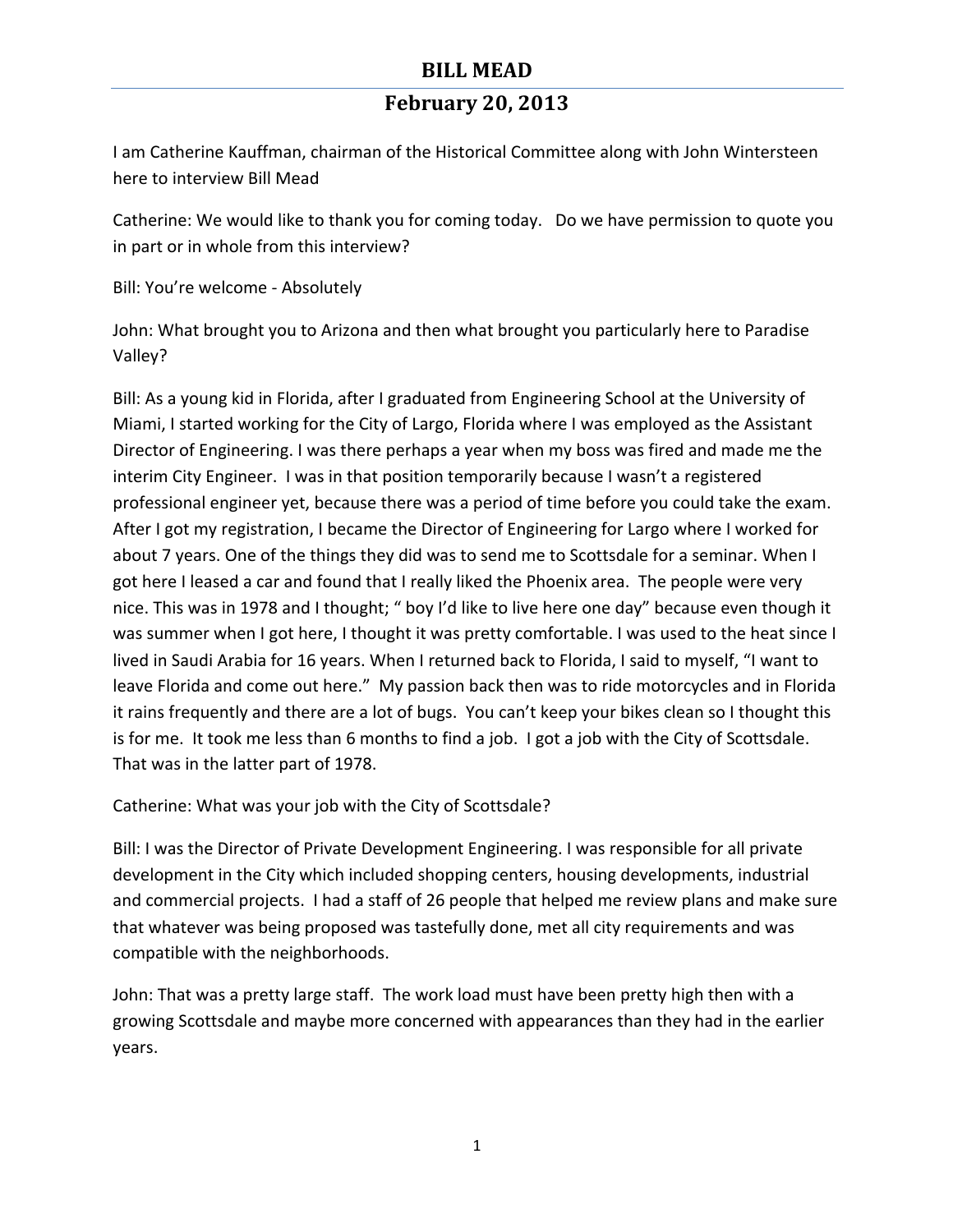## **February 20, 2013**

Bill: Well you know John, I can tell you now that Scottsdale was very, very, very over staffed. For the work we did, we probably could have done it with maybe 8 to 10 employees but we had 26 people and I thought it was really a tremendous waste of talent and when you looked around at the other departments, it was pretty much the same way  $-$  very overstaffed  $-$  a lot of employees. It was kind of funny, when I was in Largo, Florida and I came over here for the job interview, and I got the job, I didn't realize that here in the West, you work 8 to 5. In Florida, I worked 9 to 5 because they paid you for your lunch hour. I think had I known that I probably wouldn't have wanted to come out here because I'd have to work an extra hour. I just wasn't used to that. Scottsdale did employ a lot of people and we had ample staff to get the work done. It was never like you had to work a lot of over time to get things done.

John: Well let me go back to something that has always interested me – your background in the Air Force and your background in Saudi Arabia. It perhaps made you a different person than you would have been if you had grown up some place in the United States - in the wide shopping center culture versus the conservative culture. How did that affect how you saw the job here in Paradise Valley?

Bill: I'm not sure it did. I was a son of parents who worked for oil company, Aramco. I was probably just a month old when I went to Saudi Arabia. My parents had planned for me to be born in Florida – but they were on their way to visit my mom's folks who were in Curacao, Netherland Antilles, a little island north of Venezuela, also known as the ABC islands - Aruba, Bonaire and Curacao. I was premature so I was born in Curacao. Living in Saudi Arabia, we lived in a compound called Dhahran, Saudi Arabia. The culture there within the compound was much like it is here in this country. We actually had a fence around the compound. The company built the homes. They provided recreation, schools, and some eating establishments – kind of like the military base - more or less. The difference was that the company paid for all those amenities - like movies were free  $-$  all I had to do was carry an employee badge and get into movies. I could go bowling free. If I wanted to go to the restaurant, everybody's parents had an account where we would just charge it to the employee number and your parents would pay for it. The company subsidized pretty much everything. After my dad retired with 21 years with Aramco, I left Saudi Arabia. The big cultural change that was hard to get used to, was that whenever I wanted to do something in this country, I had to pay for it.

#### Catherine: Were you in Saudi Arabia until you were 21?

Bill: I left when I was 16. My dad had been there quite a while before I was born. But culturally, we didn't really associate with the Arabs there too much. Some of the Arabs who were higher up in the organization  $-$  their kids did go to school with us. I never really learned to speak Arabic - I mean I could go downtown Khobar and get by a little bit but no, I don't think living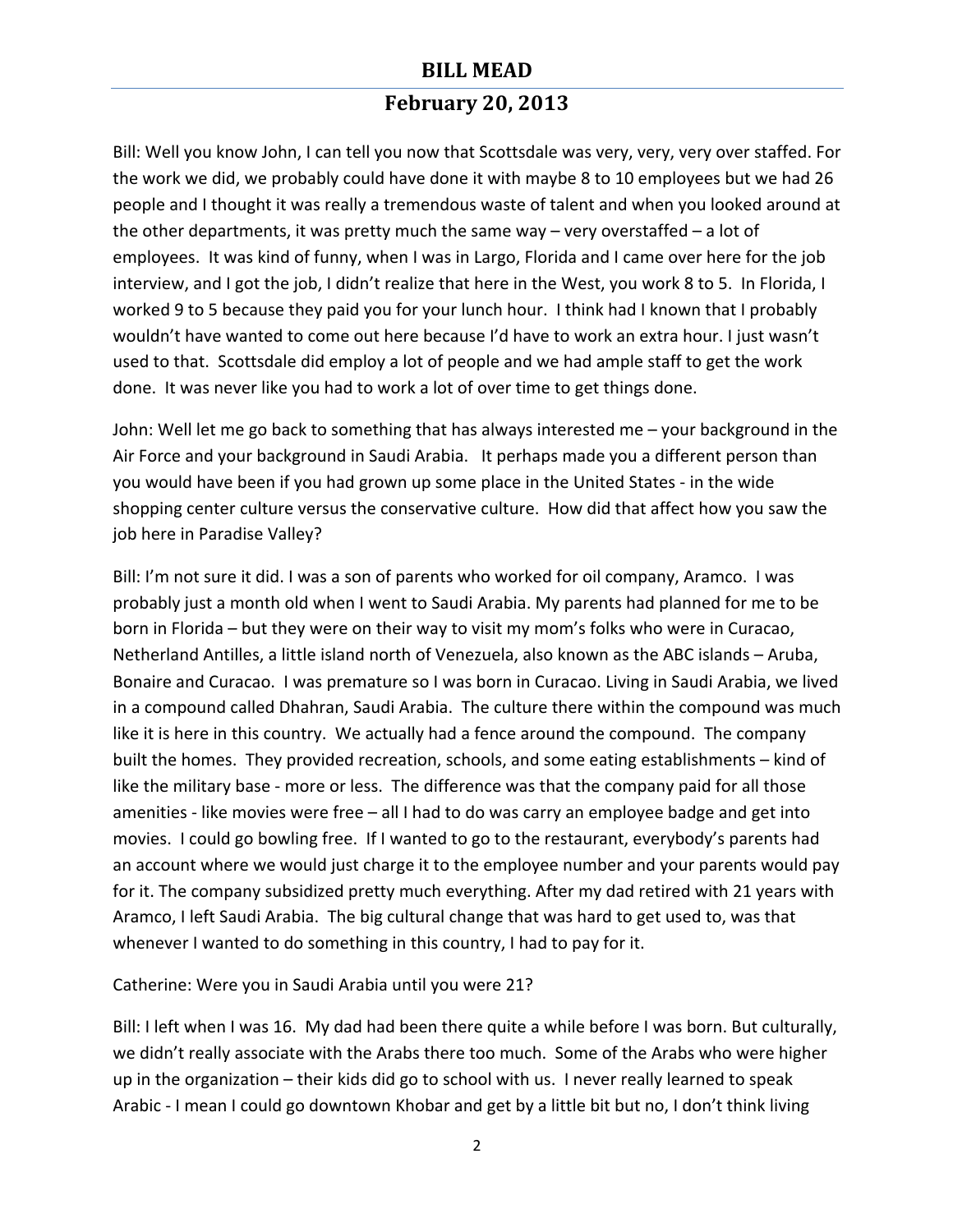there really changed me much. It just took a couple months to get used to the fact that anything I wanted to do in this country, you had to pay for.

#### Catherine: Where did you go after you left Saudi Arabia – back to Florida?

Bill: Back to Florida – yes. I finished up high school in Florida and then I started at Florida State. It was the first time that I had ever been alone and away from home. Several of my friends that were with me in Deland, Florida attended Florida State and I thought "wow, this is kind of fun." I didn't really study that much even though I was pre-engineering. I was having fun. That was a big personal disappointment in life that I didn't really buckle down and study - I just preferred to have more fun. Back in that era, they had the draft and I got drafted because I didn't maintain an 85% average. In those days, you had to maintain a numerical average of 85% to stay out of the military and get a deferment.

#### Catherine: What year did you get drafted?

Bill: '65. Because I wanted to be in the Air Force, I enlisted in the Air Force and spent 4 years at various bases in this country. My first assignment was of course Boot Camp which was Lackland Air Force Base in San Antonio, Texas. From there, they sent me for one year of training school at Chanute Air Force Base to learn electronics and missile systems. The Viet Nam war was going on then and we had to work six days a week. It was tough going to school for 6 days a week and having one day off  $-$  but anyway we did it. My first assignment after being at Chanute for a year was Homestead Air Force Base near Miami, Florida. It was a base I had requested. It was a SAC base and they had the "hound dog" missiles which were thermal nuclear war head type missiles. They were carried along with the B52's and my job was to maintain the electronics of the missiles to make sure that if they were launched, the electronics would get up to that target. Then the Air Force decided to close the SAC portion of the base and so they moved me to Wright Patterson Air Force Base near Dayton, Ohio.

John: So they didn't send you to the northern tier  $-$  a Floridian to experience the worst of the US weather?

Bill: No. Chanute Air Force Base was near Champaign-Urbana, Illinois. It got pretty chilly up there.

John: Yes  $-$  you get the lake affect up there

Bill: When I was at Homestead, I got out of a lot of work because I played softball on the Base softball team. Everybody was very protective of the softball team. So you would get special privileges. When my four years were up, I left Wright Patterson and went back to Florida. I had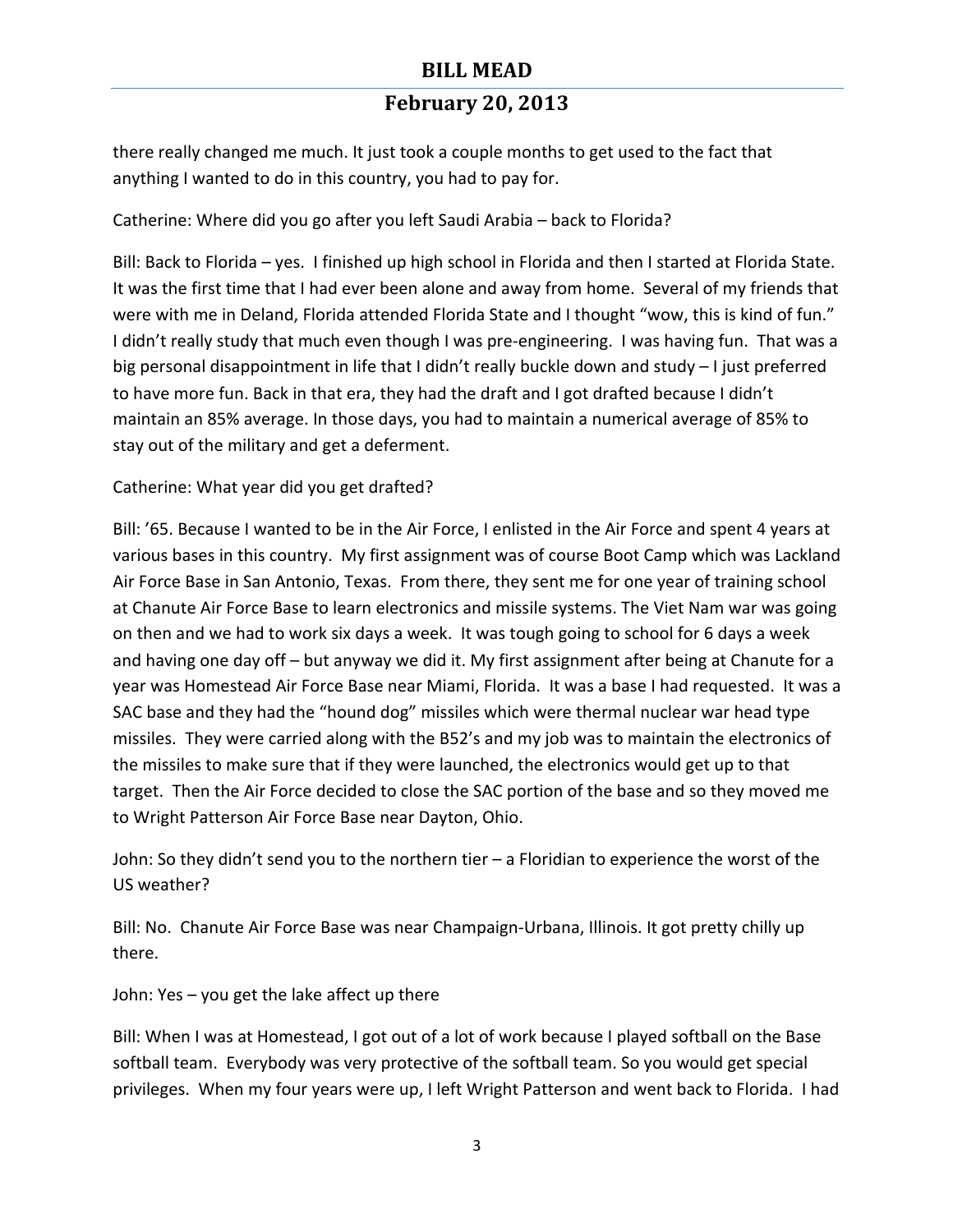## **February 20, 2013**

a girlfriend who was in Miami – going to the University of Miami. I kept in contact with her. I wanted to be with her so I went back to school at the University of Miami. That is where I graduated from.

Catherine: How long were you at Florida State before you got drafted?

Bill: Less than one year

John – Was there anything you learned in the service of your Country that turned out to be useful in Paradise Valley?

Bill: I viewed my military job as much being a civilian type job. Of course, you're in the military and you have to take orders and do what they tell you but it was much the same as working in a civilian shop. I went to work every morning. I worked on missiles. I worked with computers some with missile systems. At five o'clock, our time was up and I drove back to the barracks. No, I think if anything, it was the discipline. I learned a respect for your superiors – people that you reported to and their superiors. Probably more so than I would have had I been a civilian.

John: Okay, well we've gotten you to the point you're working in Scottsdale. You've got a large staff and not a crushing work load. So something must have triggered you to look for another job. 

Bill: Well actually I wasn't looking for another job. When I was at the City of Scottsdale, Boyle Engineering, who had done a lot of work for the City of Scottsdale, wanted the work that was coming up for Horse World and the TPC Golf Course. They asked me if I would come work for them. They offered me a salary that was hard to refuse so I went to work for Boyle. We actually did get a contract to do some work for the City of Scottsdale and that proved to be quite lucrative for the company. We did a lot of utility work infrastructure for the golf course, and actually worked with golf course designer, Tom Weiskopf. Of course, I did a lot of other things too as a consultant engineer. I did a lot of work for the City of Flagstaff, Phoenix, and Mesa. I was with Boyle for a little over 3 years - the economy had gotten to the point where things were getting pretty tight. It was during the savings and loan debacle. It started in '86 or so and savings and loans were going bankrupt and money, much like it was three years ago, four years ago, was dried up. There was nothing going on. Our boss kept telling us that we've got to go out and beat the bushes to get more work otherwise we're going to have to start doing layoffs. So I was very fortunate. I went out trying to get work and each time I'd go for even the small jobs, and there were a lot of engineers competing for the same work. So I started looking for another job, something maybe a little more secure. I liked when I worked for Scottsdale and also when I worked for Largo - government type work. I was very fortunate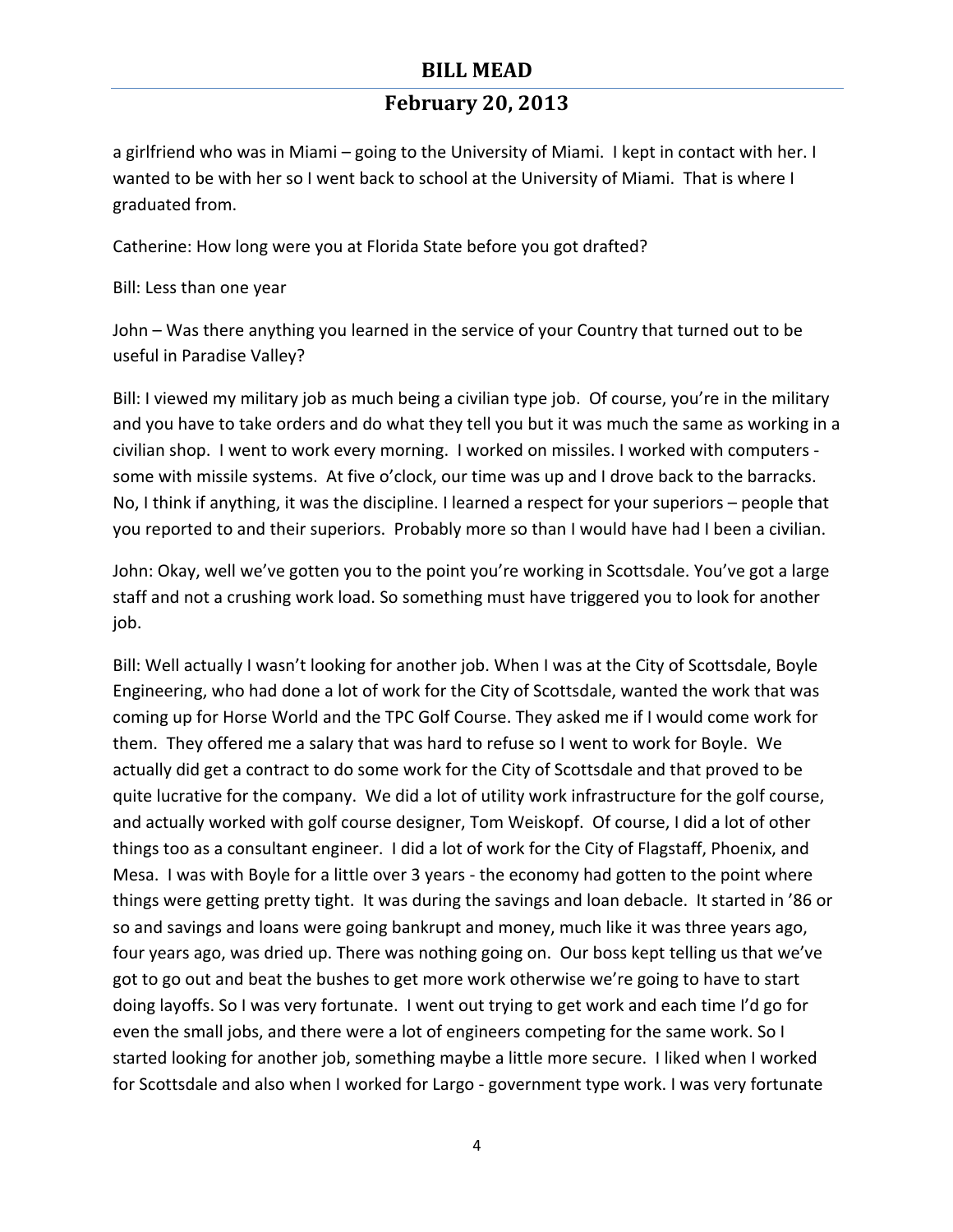that the Town of Paradise Valley had an advertisement in the paper - so I applied for the job here – was interviewed and I won the position – Town Engineer.

Catherine: What year was that?

Bill: November of '87

John: Government work, from my point of view, as an engineer, is mostly review and project management rather than the actual engineering design type. Did you do engineering design type primarily with Boyle or were you working as an engineering consultant in the same type of environment as you would have been in Scottsdale or Largo and here?

Bill: Well, with Boyle, I did some engineering design. We had a lot of designers and a lot of drafts people and what I would do is put the concept or thoughts together. A lot of times I would do the math and some of the minor design. I would give it to those folks to complete. When I came here to the Town, in '87, there wasn't a lot going on, development was very slow, and engineers were looking for a lot of work. But since the Town had a lot of money, we decided we would do some projects. When the Town hired me, one of the first projects we did was the Tatum Road curve realignment. Catherine, how long have you been here?

#### Catherine: Since 1994

Bill: Okay, well Tatum Road used to have a very sharp curve and everybody referred to it as "dead man's curve." The thought was that if we could straighten out that curve so it is a gentler  $-$  meander – that it would be a lot safer. So that was one of the first projects I worked on. We did hire a consultant engineer to do that one. We had to buy additional right of way to make that work. That's where I first met Carl Howell. He owned the property on both sides of where we needed right of way and I had to deal with Carl to get that. He was kind of tough to deal with. He wanted top price for his property and we weren't willing to give him what he was asking so we actually had to condemn it. He took us to court. He won and we had to pay him additional money.

Catherine: What was his basic location – was it Tomahawk, was it Caida del Sol?

Bill: Well he owned the property on either side of where the curve is now. There's development there now – roughly from Desert Jewell north to a little north of Caida del Sol. That was the area we had to work with him to develop the roadway.

Catherine: Who did you replace as Town Engineer?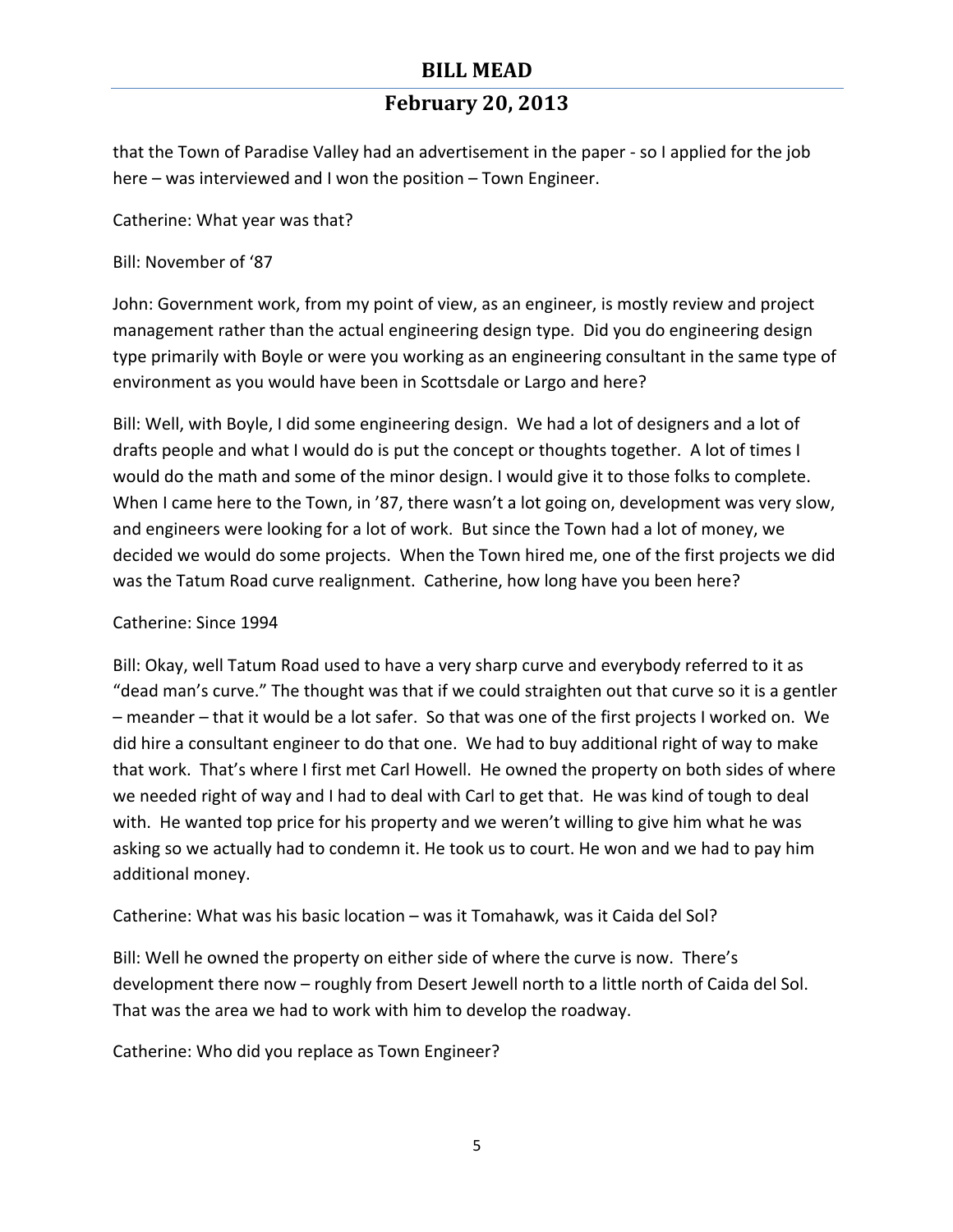# **February 20, 2013**

Bill: I replaced the guy named Glen Gitner. You know an interesting fact, Catherine, when I got the job here; I found out that I was the  $6<sup>th</sup>$  Town Engineer in a three year period. It didn't make me feel very secure. Before me, Glen Gitner was the engineer, before him was a guy named Joe Jason, before Joe was Don Farris, before him was Bob Atherton, before Bob Atherton was Chuck Connett, and then right before him was a guy named Charles Horkey.

Catherine: I was looking through our Book to see if we had ever interviewed the Town Engineer and those names are not there.

Bill: When I came here, Glen Gitner was only here for about 5 or 6 months. The Council didn't care for him, so they fired him. Joe Jason was here probably close to a year, He got let go. Don Farris was a good engineer but he allowed his personal life to interfere with his work so he lost his job. I don't know how the first Town Engineer was  $-$  the furthest I can go back is Charles Horkey. Now Bob Atherton had 2 stints here in the Town  $-$  and he may have been here even before Charles Horkey but he left then he came back somewhere in between.

John: For the record, what year did you start working here for the Town?

#### Bill: '87

John: What was your first impression of the Town when you started work here? You worked in Scottsdale so you knew the Town but once you started to work here?

Bill: My very first impression  $-1$  remember it well  $-$  how can I get everything done that they want me to do with no staff. All I had was Richard Edwards at the time and we had projects that we had to do and no staff to do it. Unlike Scottsdale and even Boyle where I worked, the Town was very fiscally responsible I guess you could say. We didn't have a lot of staff to do things. That's the way they wanted it. They figured that we would get it done with the staff we had and if we needed to hire a consultant engineer – or contract people – we worked that way. I do have to say that throughout the 25 years that I've worked here, the Town has always gotten the most out of its employees. Town employees by and large, are very dedicated and they do a lot of work compared to other places I have been. So that was my first impression  $$ wow - with a Town like this with the few employees we have, how does the Town get it done? Even the Police Department was pretty small and in the Building Department there were only two inspectors, Dan McNabb and Ben Thompson - a lot of work with few people -but we managed and did well.

John: Well after that first impression, was there anything else that quickly came to mind about the Town of Paradise Valley in reference to your particular job?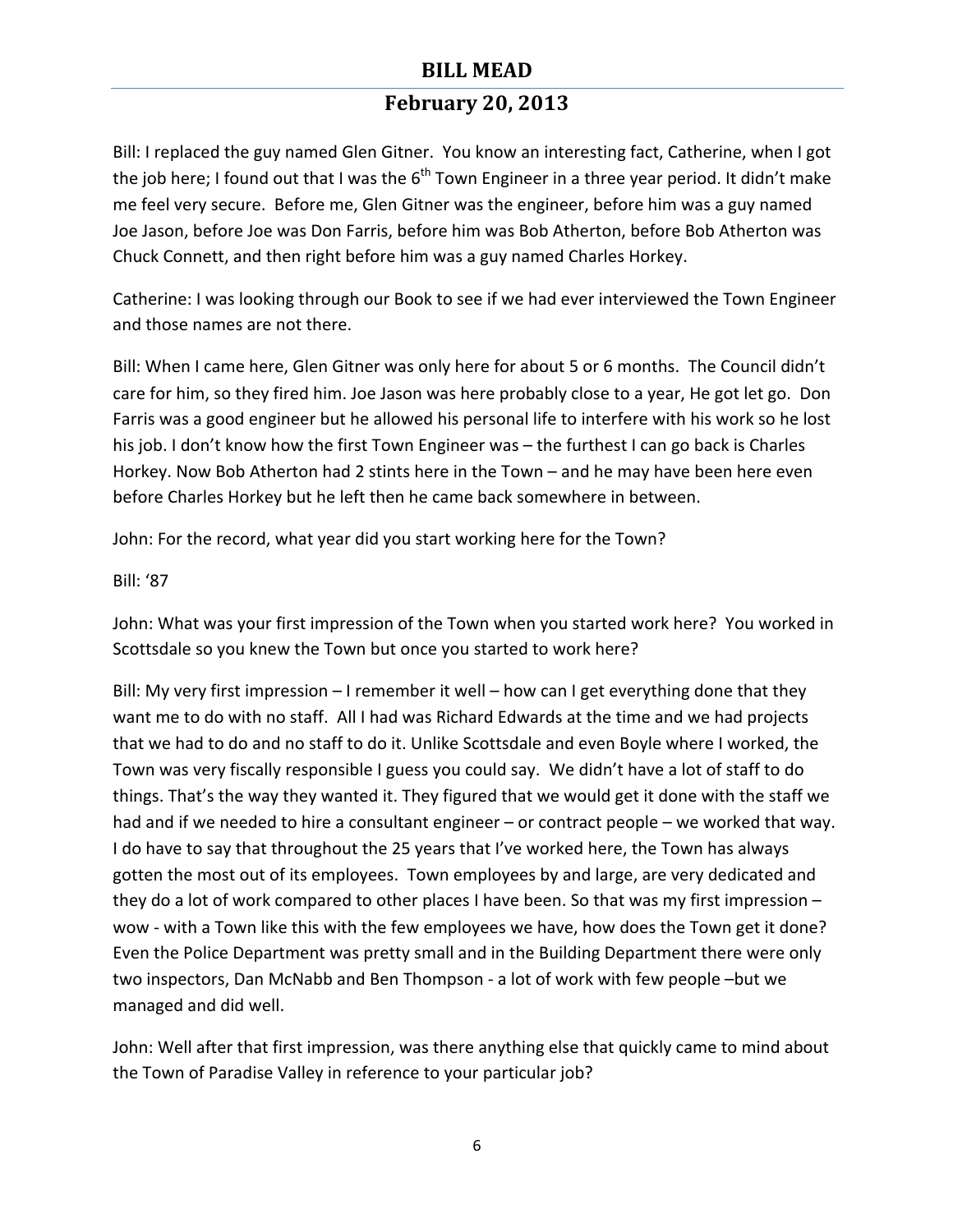# **February 20, 2013**

Bill: Yes – the people that were here – working in the Town – were very easy to like and good to work with. I felt very much at home. You know John Baudek was the Town Manager then and Maryann Brines was the finance director, the personnel person, and the assistant Town Manager, and she was a great lady to work with. Back then Mayor David Hann was pretty good to work with - I enjoyed working with him. John Baudek, you know I really miss John, he was, I thought, a very good Town Manager – but unfortunately for John, some of the Council Members wanted to get involved in the day to day running of the Town and John didn't really want them to do it. For example, we would have our staff meetings every week and the Mayor insisted sitting in on those staff meetings and more or less sometimes directing John to do it this way or that way and it really wasn't appropriate.

John: Was that ever a problem for you getting direction directly from David or from anyone else?

Bill: How did you know it was David? You were here then?

John: Not too long afterwards. He was the chair of the Facilities Committee on the Police Department where I became the "de-facto" Project Manager.

Bill: No - there really was never a problem for me. I took my direction from the Town Manager. I think that the Mayor then was fine with the fact he really shouldn't be giving me direction. He should give it to John and John would pass it on to me. So that was never a problem.

John: 25 years for any employment these days – that's a really, really long time. I don't think that our kids will ever even conceive working for the same employer for 25 years. What do you see as your major accomplishment during those 25 years?

Bill: I would have to say it was the projects that we built over that time. We've done a lot of projects and in terms of managing those projects; it's only been Dick and myself and afterwards Bob Ciccarelli came along and helped us too. I started off with the Tatum Road curve; after that, Doubletree Ranch Road between Scottsdale Road and Invergordon. Because times were kind of slow, there wasn't a lot going on. Richard and I actually did the design in house. We didn't hire anybody. What we did do though was hire a surveyor because we didn't have any surveyor equipment. We hired a surveyor to survey the road to give us the information we needed to do the design. So every day we would come in and design a little bit of that road. Richard was actually the designer of it. I kind of gave him the direction.

John: He was both the designer and the draftsman?

Bill:  $Yes - he$  did it all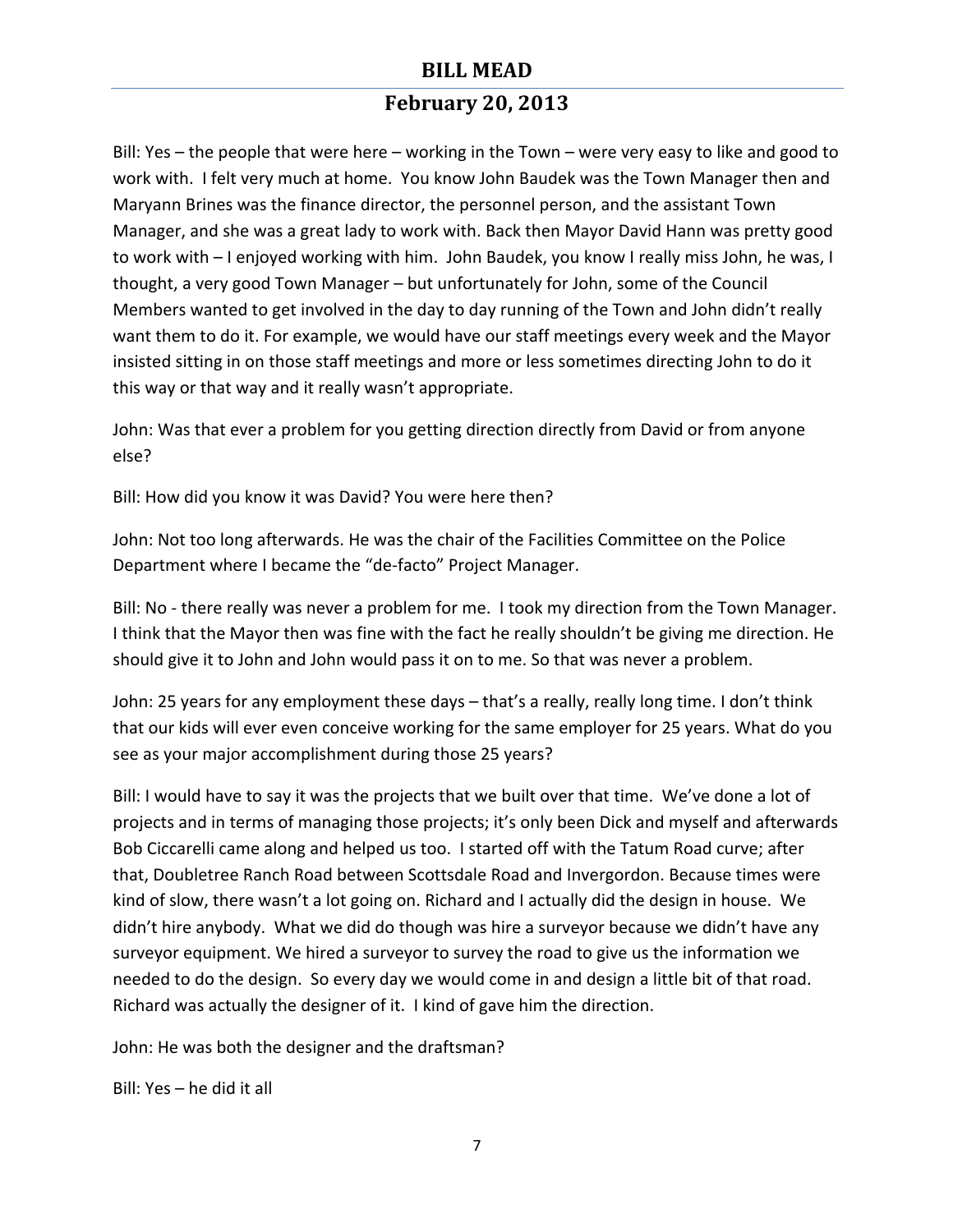John: Then he became the surveyor later on?

Bill: Well he was always done survey work. Occasionally, we needed someone to go out there and do survey work, but it would have been tough for Richard. If he was doing the survey work out in the field for 8 hours, people would come to the counter and needed help. I had other things to do and that would have spread us just too thin so we did hire surveyor consultants periodically. But with that survey information, Richard did the design for Doubletree and put it out for bid – got a good bid on it – and we built it. In association with Doubletree construction, we tried to work with Berneil Water, you know Neil Folkman, to let him know, "hey we are going to build this road but you don't have any water lines in Doubletree and no fire hydrants so it would be amiss to build that road without the water mains and without fire hydrants." He said "I'm not going to put them in." So I worked with David Hann at that point and David tried working with Neil but he wasn't about to do anything so what the Town did was put in the water mains and the fire hydrants. We told Neil that he's got to buy those and he did. We allowed him to pay those off over time. But anyway that portion of Doubletree Ranch Road went well. Shortly after we reconstructed Mockingbird Lane from Lincoln Drive north to Northern, we had that one designed and we built it. These were really crummy roads, they didn't have any curbs. The road was very jagged, full of pot holes. That part of Mockingbird looked like what Stanford looks like now. I was kind of embarrassed to be the Town Engineer having roads like that.

John: Was there anything on the Doubletree Ranch Road project or the Tatum curve or the first section of Mockingbird north of Lincoln that in retrospect you wish you had done differently?

Bill: Not really – though looking back, I wish I would have done differently and I know you sat through many, many meetings and hours and hours of testimony was Doubletree Ranch Road between Tatum and Invergordon. We had almost 40 public meetings on that and I think the Town learned a lot. We had a lot of opposition – actually I wouldn't say it was a lot of opposition  $-$  we had opposition  $-$  but the opposition was strategically able to focus on issues and continually come to the Council and say we don't need this improvement. There were a lot of quiet people there that wanted the road. A lot of people told me we don't want it to look like this – let's fix it up and make it look pretty. But I think anyway, Mayor Lowry did a wonderful  $job - a$  very masterful  $job -$  working with the Council and the Flood Control District and other entities to actually get that roadway approved and funded. If it wouldn't have been for his efforts, I shudder to think what Doubletree would look like today. But with that one, what I learned was that when you go in to tackle a big project like this, you really need to sit down with all the residents on that roadway before you start the design - get their input and try to figure out what it is they would like to see – what they don't want to see – and see if you can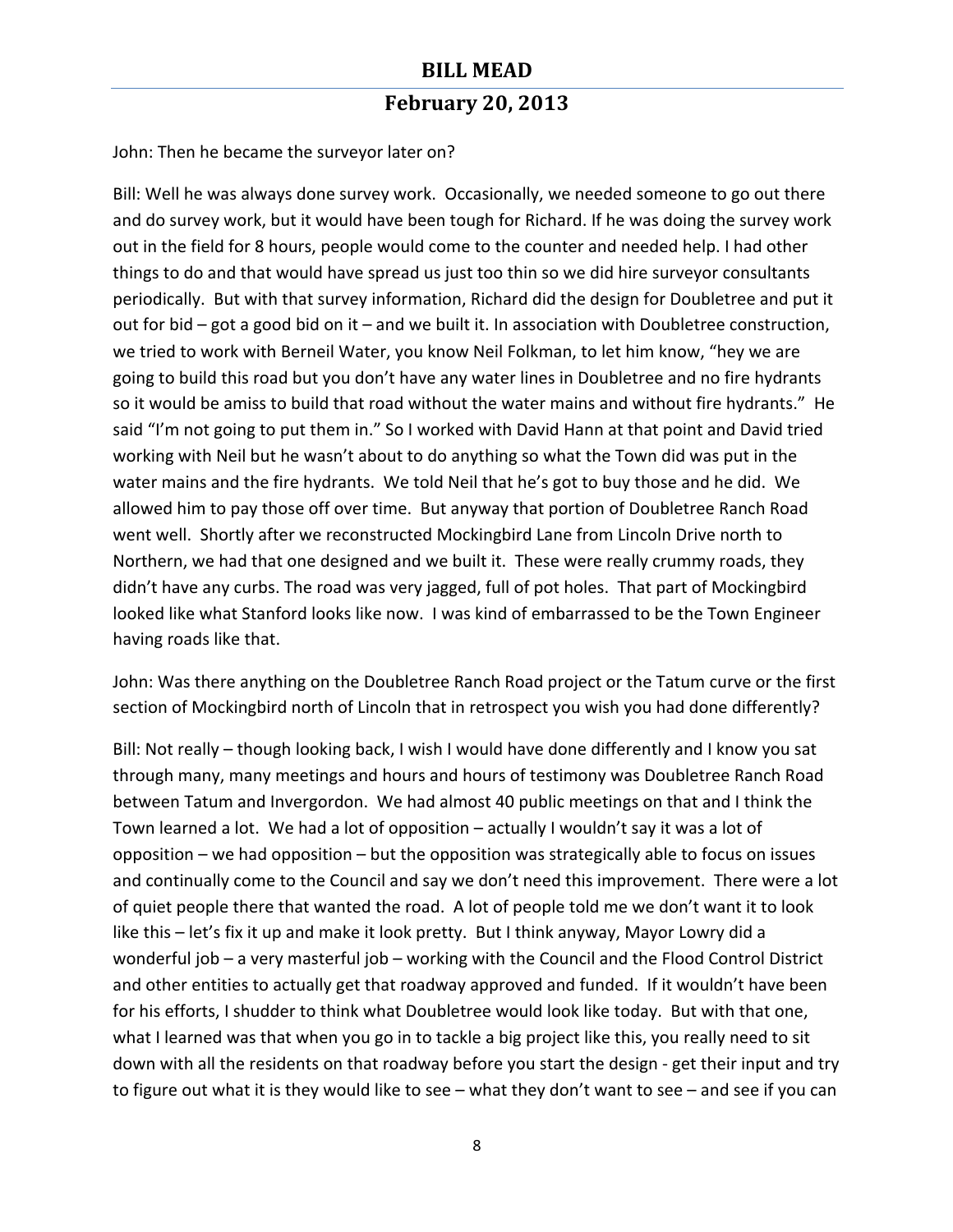# **February 20, 2013**

build a consensus between all of those residents and what the Town needs. We didn't do that. We just went in and said this is what we are designing and this is what we have come up with.

Catherine: Do you think they have taken your advice on this part of Mockingbird between 52<sup>nd</sup> and 56<sup>th</sup> Street?

Bill: Oh yes – ever since we finished Doubletree, we have had meetings with the residents. For example, after that Doubletree project, we tackled Invergordon Road – from Mountain View down to Northern then Northern to Mockingbird – and, boy, I made sure that we got everybody involved - all the neighborhoods. I sent letters to all the people that fronted the streets and I asked for volunteers to sit on the Committee to represent their neighbors in the meetings. We got a lot of people that volunteered - one of those was Paul Dembow. He was very instrumental in that Committee. What we did was sit in these meetings and we talked about various designs that we could do on Invergordon – what do you want it to look like? These residents would go back, they would talk to their neighbors and kind of get their input and we would come back and meet. We gathered that input. And based on that, we would have our consultants do some preliminary design work which would give us something to show the people. Even though that was a very big project  $-$  almost as big as Doubletree  $-$  it went very smoothly because we had a consensus - the people came to the Town Councils - we've all met on this – we agree that this is what we want – we would like you to approve it. They did and we built it  $-$  little over budget but we built it.

John: And that had some significant engineering problems with the contractor as I recall

Bill: It did

John: The difference of a foot over a mile!

Bill: Well it was a little more than that  $-$  it was a little over a foot. There was a bust in the survey or design  $-$  not sure which– but the contractor had bid on the plans based on what was submitted to him. When he got out into the field and actually started construction, he noted "hey I'm removing a lot more dirt than what the plan called for" - so when we looked at it – yes there was a bust in the survey and fortunately we caught it early enough to where we could fix it. But still the contractor did a lot of work – there were delays – and as a result that cost the Town some money. We went back after the designer who did pay a portion of that cost.

John: One of the things that was different and the opponents of the Doubletree Ranch Road were able to take advantage of is that the Town was partnered in a major way with the County - particularly the Flood Control District - which the Board of Supervisors also serves as the governing body for that. How much of a factor was this  $-$  two things  $-$  it's a road and it's a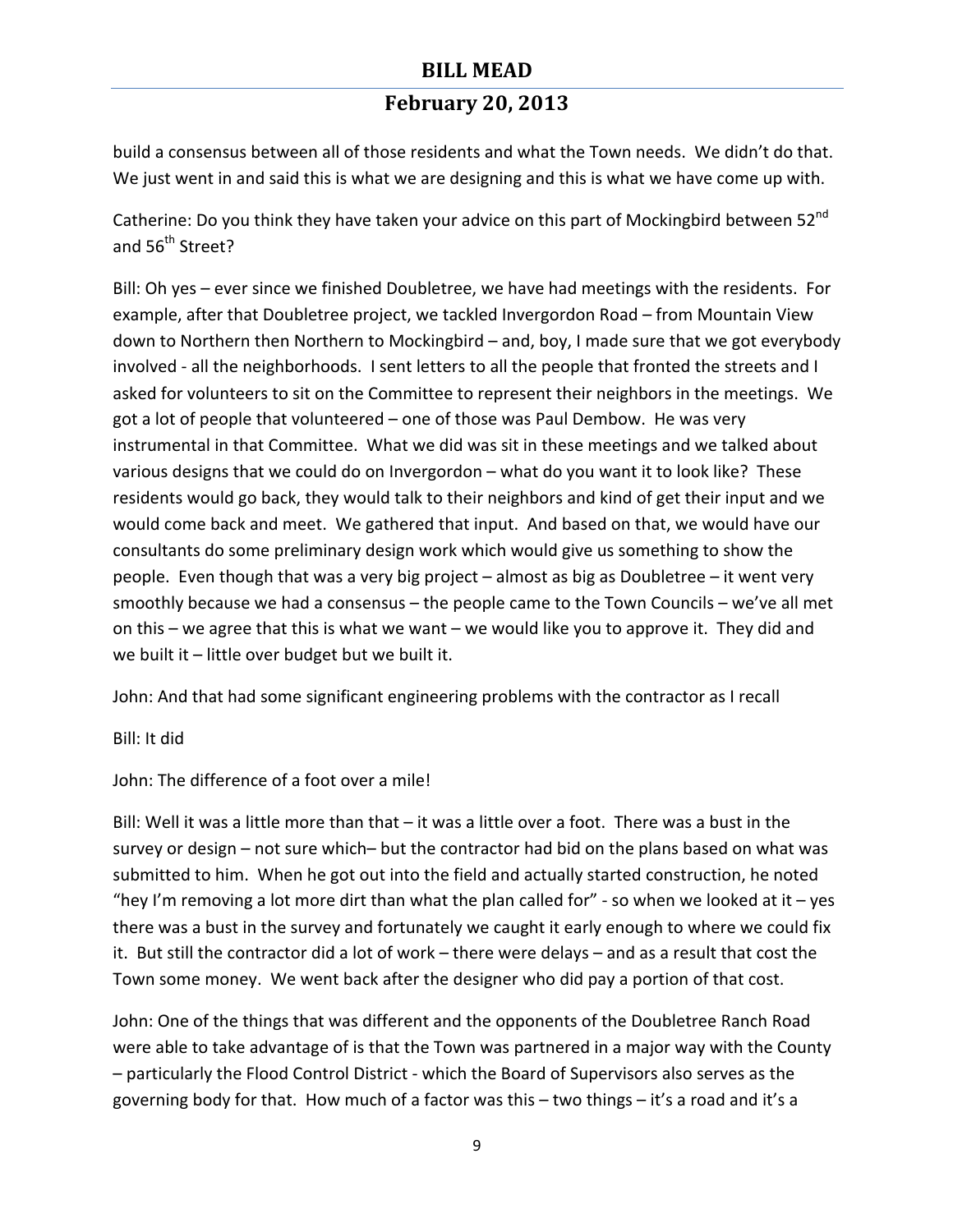major underground flood control project. How much complexity did that add to the Doubletree Ranch Road Project between Tatum and Invergordon?

Bill: Well actually quite a bit because if you look at the mountains to the west of Tatum on that Doubletree alignment  $-$  that's a very large water shed  $-$  all the rain that falls in that area heads to the east and wants to make its way to the Indian Bend Wash. So we knew that there was a lot of water that came down that roadway. In fact, before I even started with design, I went out there, I watched this water actually flood Tatum and Doubletree. I knew that when we did the design, we would have to accommodate that water. What I didn't know at the time was the magnitude of the water coming off the mountain. We hired Hook Engineering to help us out with that and when we found out that there was so much water coming off those mountains making its way down Doubletree, I contacted the Flood Control District and said: "Hey, we've done some hydrology work here that shows we have a magnitude of water that is not able to be carried by Doubletree in its current configuration – and even if we were to design something on Doubletree, there's no way that we could contain all that water, we have to build a huge underground system." So we had several meetings with the Flood Control District and they agreed that this was a worthwhile project. As you probably recall John, in a lot of the public meetings when we sent out the surveys, we, actually Flood Control, sent them out to all of the people  $-$  they asked them several questions  $-$  are you impacted by the flood, have you flooded, how much damage have you received? You probably recall that a lot of those people who filled out the survey said: "yes, they have actually had water in their homes and so forth." The Council was very impressed with those figures as was the Flood Control. We put together this pretty massive project where Flood Control at the time was going to pay 70% of the total cost and we were going to pay 30%. Well there was this one individual in particular, Liz Clendenin, who was very masterful in opposing this project. She went to the Board of Supervisors and the Flood Control Board and said, "We like Doubletree the way it is and there is no need to have all this drainage. The Town is fleecing you guys. Don't do it." When it came time to take the vote, the Flood Control Board turned it down. And that was because of Liz's efforts and her neighbors going down there saying it actually wasn't needed. I was pretty disappointed. There was at least one ex Council Member who sided with her. That was Jane Cole. I was pretty disappointed in her efforts. The project failed  $-$  so we really didn't have a project any more. That's when Ed Lowry stepped in and started talking to the County Board of Supervisors. We actually did make changes to the plans. One of the major changes was that the Flood Control now said we are not going to give you 70% - we'll give you 60%. As we finetuned the project and altered the design in such a way that Flood Control wanted it done, we took it back to the Flood Control Advisory Board at the County and they approved it and later the Board of Supervisors approved it  $-$  much to the chagrin of Liz and her followers. It was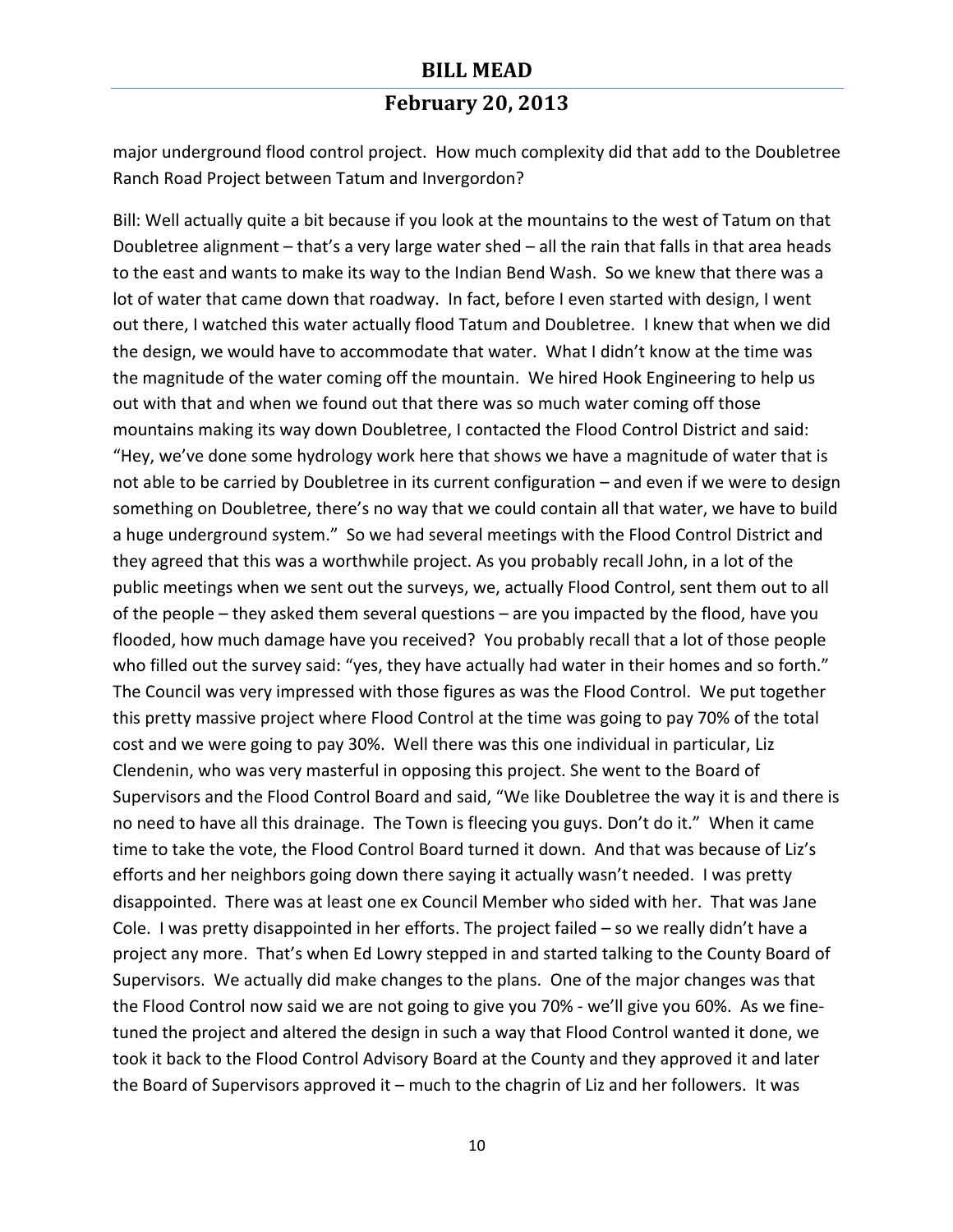## **February 20, 2013**

unfortunate because the opponents opposition cost the Town over a million dollars going from 70% to 60% - plus all of the delay costs. It was a fiasco but we learned from that  $-$  we never had another "Doubletree."

Bill: John, you probably remember when we were doing the Tatum Road curve at McDonald, Liz (Clendenin) went house to house down there to some of those neighbors saying, "hey, this is another Doubletree  $-$  don't do it!" They didn't listen to her there.

John: "No they didn't! Well I went house to house too."

John: One thing that I think needs to be a matter of record and that is the meander, traffic calming, landscaping and things on that section of Doubletree are really beautiful. The thing that impresses me most  $-$  that most people will never even think of again  $-$  is the pretty massive underground structure and the surface water runoff feeder lines that go through the neighborhoods that people don't even think about. It wasn't just the road. It was 20% of the Town and a major emergency management protection of property project and now people just think, "Oh it's a nice road." I remember there was a bunch of controversy about the road but to me the big permanent improvement in the Town was this massive flood control project.

Bill: It was by far the largest flood control project that the Town was associated with. There was one bigger and that was the ACDC Channel Project which we can talk about later. Very few people really had the opportunity to drive on Doubletree during the construction because as you recall, it was closed to the general public. It was open only for local residents. As you would drive that little narrow trail, you would see these massive box culverts that they were building. Those box culverts are, there are two of them, 8 feet by 10 feet. Those are pretty big boxes to carry water totally under Doubletree and that's what is used to carry the water down from the mountain. Also Cherokee Wash – we had a lot of problems with Cherokee Wash flooding – so what we did was we went down  $56<sup>th</sup>$  Street and we intercepted 50% of the water that goes in the Cherokee Wash – put it in pipes and brought it north to Doubletree to take it down to the systems. And since we did that, I haven't had one person call to say their house or property is flooded.

John: Well I just wanted to hi-lite that because in terms of your accomplishments in the Town, it's like undergrounding – once it's done nobody ever sees anything - and those kinds of long term things - roads have to be rebuilt, resurfaced, things like that, over the years, but those to me are legacies that your heart and soul was in  $-$  and a little bit of skin, and blood and tears sometimes.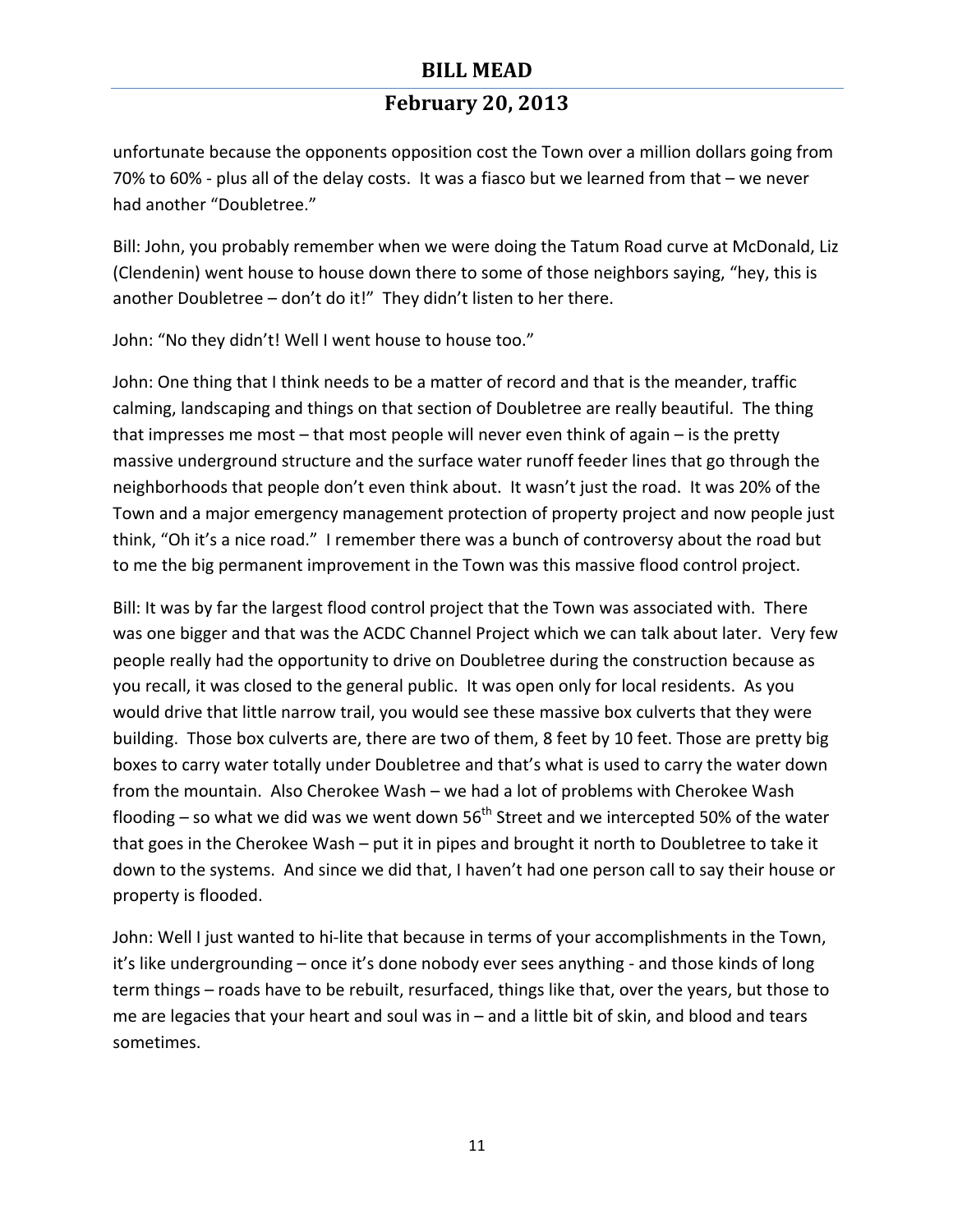# **February 20, 2013**

Bill – You mentioned undergrounding and I was planning on talking about that a little bit down the road. That's another thing that I'm very proud of here at the Town because when I first came here, the Town wanted to do an undergrounding project to take down these poles. We had put together a process for taking down poles and it didn't really work out too well because to take down poles  $-$  it costs an average \$20,000 to \$30,000 per pole to remove. When we went into neighborhoods early in this process, the cost was prohibitively high and we didn't get a lot of success. So we formed a committee that was headed by David Hann. We worked up some rules to prioritize projects and to finance it. As a result, we had some good tools to work with – APS was willing to pay for 45% of the total cost. About 1988, we started to take down poles. I was hoping that in my last couple of years here - that we could finish the undergrounding. Today we only have two more Districts to go.

#### John: And they're both Salt River Projects?

Bill: No, we have two more APS projects to  $do$  – one was half in Scottsdale and half in Paradise Valley. We went to Scottsdale - Scottsdale didn't want to pay for the improvements so that one didn't get passed. The one on Sunnyvale – Sunnyvale between  $68<sup>th</sup>$  and Scottsdale Road – that didn't get approved  $-$  it narrowly missed meeting the requirements. But my last couple of months here, I was involved in putting together another plan and the letters to send out to those people to see if they would once again entertain taking down the poles.

Catherine: I just want to get something clarified - the ordinance for undergrounding started in 1964 - that's what we have documented.

Bill: What that one said was that all new developments must put the poles underground. I'm only talking about existing poles that were above ground. There had been attempts prior to '88 to take down poles. There were people who wanted to take down wires and poles that worked privately with APS and the Town. I wouldn't consider those Districts though.

Catherine: On Hummingbird – I think they just finished undergrounding where one of the homeowners donated a lot of money to the project because some of the neighbors weren't willing to put out their share of the costs.

Bill: Catherine, the way that worked is that we had to prioritize these Districts. We had 36 of them and in the early days everybody wanted their District done first. So what we said to them was, "Look, we will base our priority on the percentage of people that say yes to the District  $$ those that were willing to put up their money to pay their proportional share." In those early days, we actually had several Districts where all of the properties in those Districts put up 100% of the money. As those Districts went from number 1 to 36 – the higher numbered districts had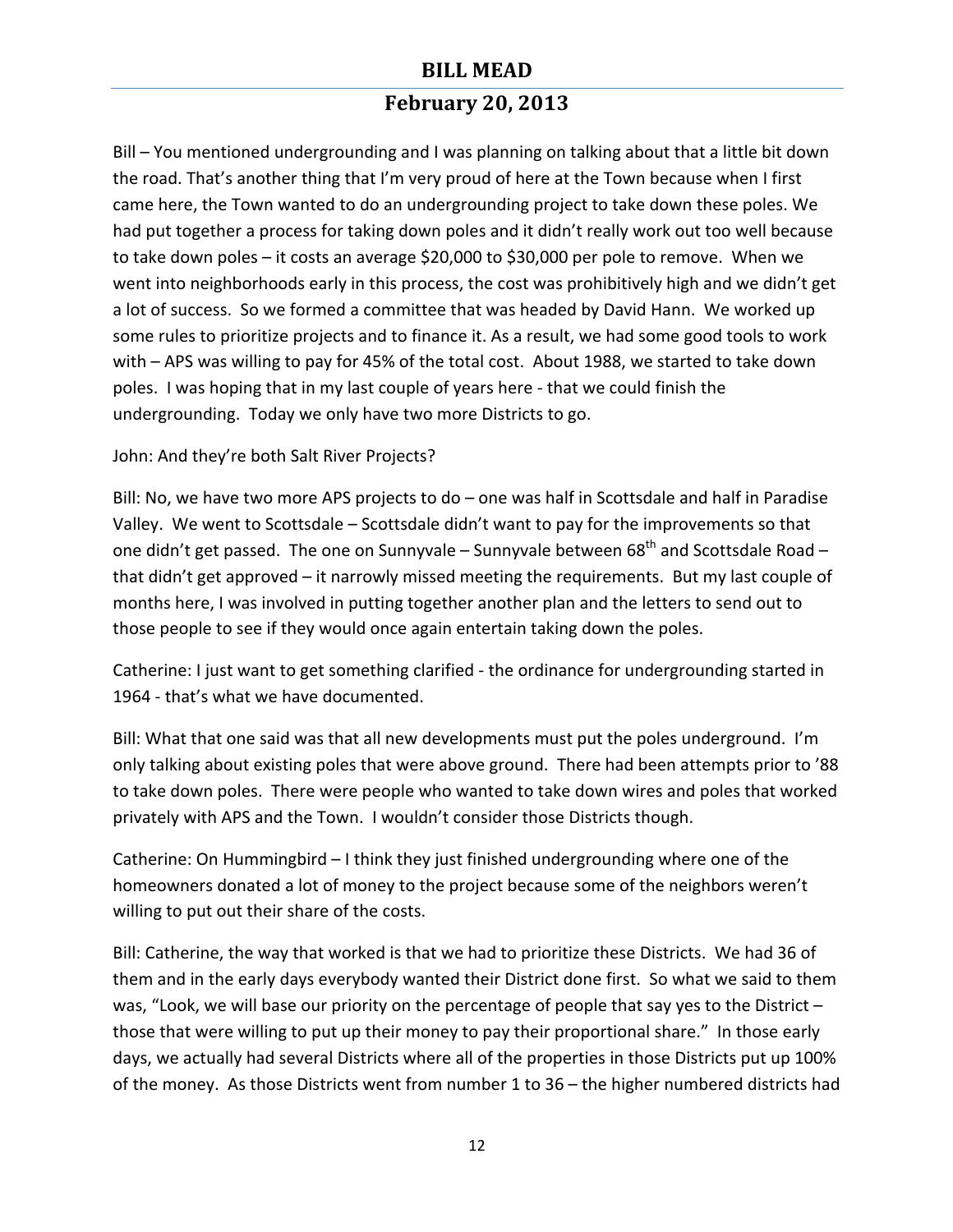less participation and were the last districts to be constructed because the neighbors had difficulty trying to get their money together.

Catherine: How much money did the homeowners, generally speaking, have to put in?

Bill: For non-hillside lots – it was \$1,500 and for hillside lots, its \$4,500 and you had to have at least 50% of the non-hillside homeowners and 70% of the hillside homeowners participate. Now in the Districts that had lower participation, we put them towards the bottom of the list so the Hummingbird area, the Scottsdale Road area, the Sunnyvale – they all were at the bottom of the list because they had poor participation.

John: Well is there anything else you want to tell us about undergrounding? That is certainly one of your legacies.

Bill: It couldn't have been done without the help of APS – APS has really been very helpful - not only in providing 45% of the total costs towards the Districts but they supplied staff to help us like John Rael – ever since day one, he's been around helping the Town and it wouldn't have been as successful as it has been without John. He was very instrumental in making this thing work.

Catherine: Of the 36 District, how many still needs to be done?

Bill: Two, we have done 34 Districts. Now SRP doesn't put in any money into the undergrounding. They don't fund anything. We have to pay 100% of it. It's very expensive when SRP doesn't contribute to the cost which means that the Town has to pay a higher proportional share as do the residents. The Ordinance says that the Town will pay 2/3 and the residents pay 1/3. Well 1/3, of say - taking out one pole is \$10,000 - the average assessment in an SRP area is \$10,000 to \$12,000- so you don't find too many people willing to put those kind of dollars into taking down poles – let them stay up there. But we have done probably 5 or 6 Districts in SRP areas – where we did take down poles because people were willing to pay.

Catherine: Now the poles along Lincoln – the 69 KV poles – no homeowners participated in taking those down?

Bill: Correct. That was totally Town funded. APS contributed the engineering; they didn't charge us for the existing infrastructure that they took down. SRP, even though we have had several meetings with them over the 25 years, they've never been willing to put the dollars into it. They did more recently, however, come up with what they call "aesthetic funding" where they give the Town – it used to be \$100,000 a year – to use as we deem necessary to beautify the Town like taking down poles. More recently, that figure of \$100,000 has increased to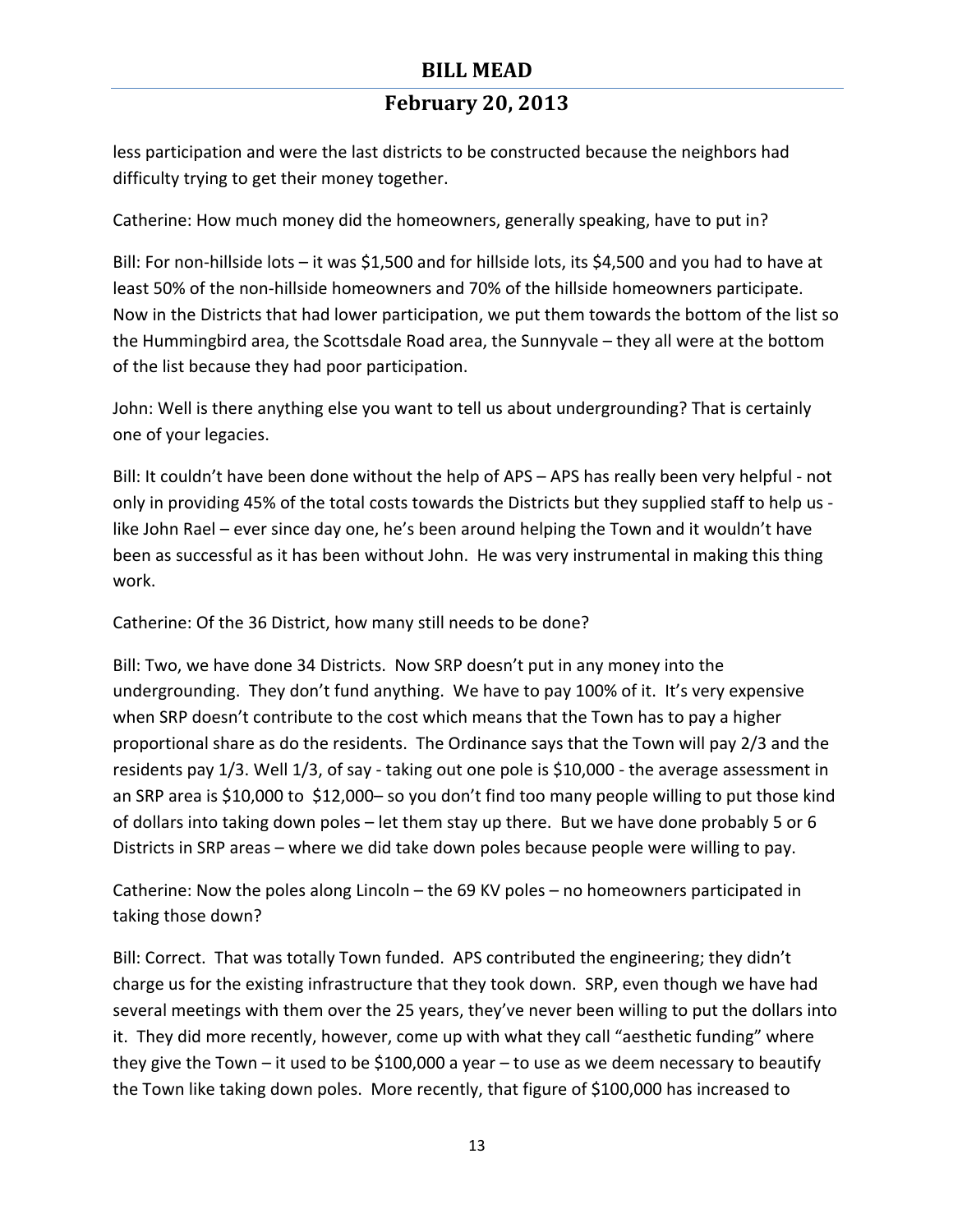### **February 20, 2013**

\$400,000 per year. So our balances are getting up there – so if we want to tackle a District, we can do it with Town funding, residential funding and a small portion of the SRP funding.

John: One of the things very seldom mentioned is the contribution of Cox / Qwest – back in those days it was called Qwest  $-$  they were an integral part of this because the utility poles were multi use and that meant more trenching and boxes on the ground and other things. What can you tell us how that all fit into the process.

Bill: The Town was pretty fortunate because Qwest, who was a telephone company, and Cox had agreements with APS to use their poles. Part of that agreement did define that if APS were to relocate those poles or to underground those poles that they pay their own costs. For many years, Cox paid their way. We supplied the trenches and conduits for them and then they rewired them when they went underground. More recently, the telephone company, Century Link, when they took over, sent us a letter saying they were no longer going to participate in the Districts because it's getting too expensive. Everybody was trying to cut back on their expenses then. They told us that any future Districts that we had to pay 100% of their costs. This is very expensive because they wanted money for the materials that were on the poles that they'd have to take down because there is value in that. They wanted us to pay for all their new stuff that went in and this last District, that we talked about it  $-$  Hummingbird  $-$  the bill for Century Link on that one was a little over \$300,000. Now that's a District that you mentioned the guy who put up a lot of money  $-$  they didn't meet the required participation in terms of the dollars with the number of people that had to participate. So one guy that lived there really wanted to see those poles come down because he built a beautiful home and he had those poles right there in his backyard and the side of his yard. I was at the counter and he called me and said, "When is the deadline when this District has to have the required minimum to go?" I told him it was on such and such a date at five o'clock pm. So he came in about a quarter to five and we counted all the contribution and we were short, I think, \$78,500. He wrote us a check for that amount just before 5 o'clock and that saved the District.

Catherine: The residents wanted to do it, they just weren't willing to "pony up" – is that how this came into play?

Bill: Yes. What is interesting is that the Town of Paradise Valley is the only municipality in the APS service area that got 45% participation. I had met with Scottsdale on several occasions looking at our agreement with APS and them wanting to get that same agreement. I told them how we worked things – what our process was – and they tried to get APS to give them 45% they never succeeded. Phoenix never had that. There was a law suit between Paradise Valley and APS many years ago, long before I got here, and APS lost it and I guess part of that agreement was that if we did any undergrounding, they would be willing to pay a portion of it.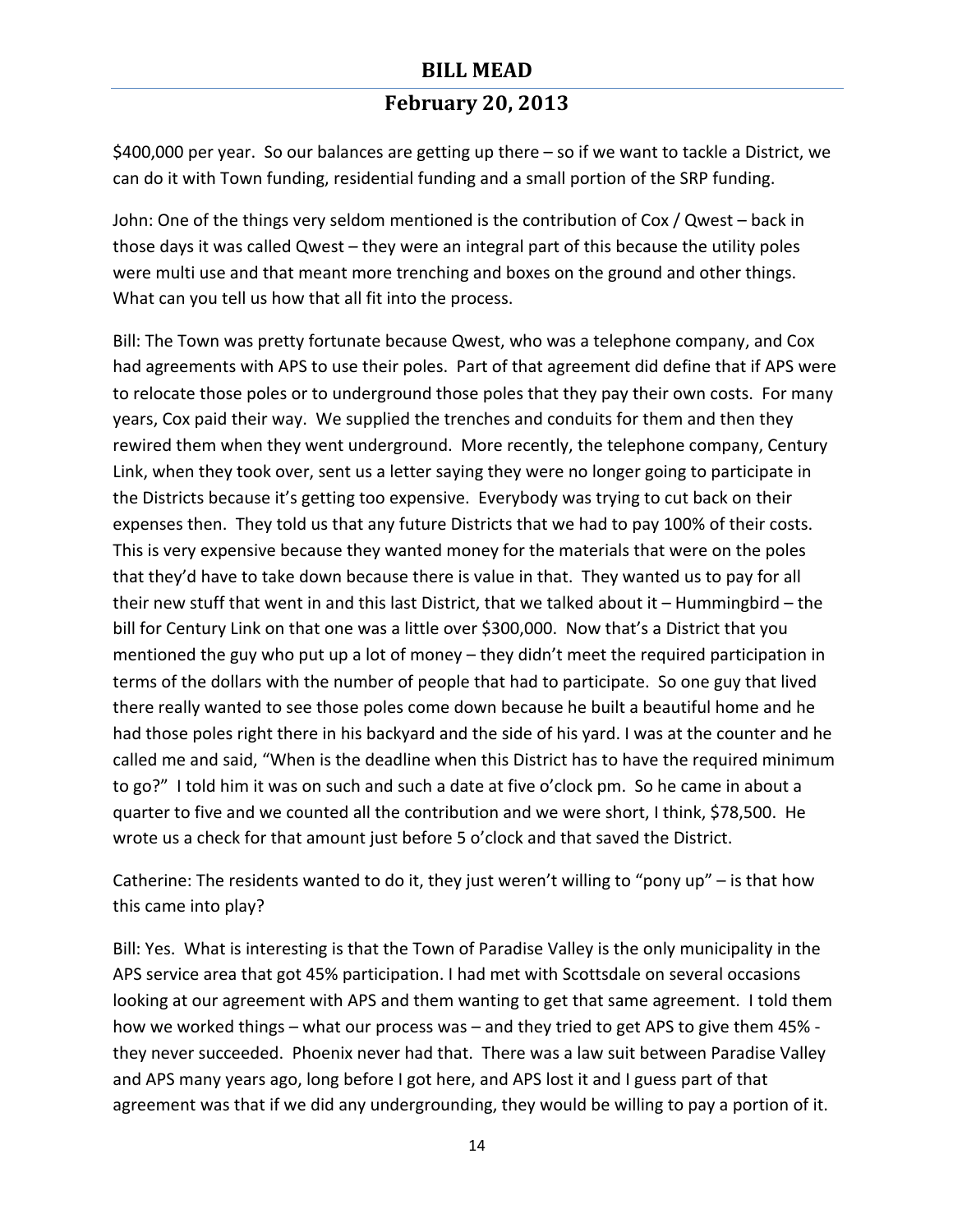Catherine: What was this lawsuit about?

Bill: It was in the '70s and it was headed up by  $-1$  can't remember the gentleman's name but Phyllis Sears had something to do with it. I think, you may have to check with Andrew Miller, I think what happened had to do with when APS had existing poles and we had to relocate them or move them somewhere else, they had to do it underground. They had moved some poles and kept them above ground and so the Town and some residents sued them over this and the Town prevailed so they had to put those underground - somehow that agreement came into place. That was long before me though.

John: Moving further into the projects, I think that you have told us which one was the most controversial and why and what you learned from it but was there any other of those projects that was a real lesson learned or a high light in terms of an accomplishment on your part?

Bill: Well let me talk about one that was a big disappointment and that was one involving the City of Scottsdale. The Town and the City of Scottsdale had very good working relationships and as you know, half the Town's sewer goes to the east into the City of Scottsdale. Whenever we had issues, Scottsdale and the Town would work wonderfully together. I even had friends there that I had when I worked there previously. Scottsdale had intentions to build the water campus and part of that designed called for intercepting a lot of the sewage that comes out of Paradise Valley and also from Phoenix. What they wanted to do was intercept that sewage, build a big pump station and pump it north to the water campus. They wanted to put that pump station on the land that is in Paradise Valley that's on the northwest corner of Scottsdale Road and Doubletree. They had actually bought the land  $-$  perhaps boldly  $-$  without telling the Town what their intention was. We found out that they intended to put a pumping station on that piece of property. At the time, Joan Horne was the Mayor, and I remember she and I went to the City of Scottsdale and we said, "Okay if you are going to do this, can you build something that is really nice." At that time, Scottsdale wasn't really willing to do that. Joan's term had expired and then Marvin Davis came on the Council (as Mayor) and Marvin said, "Absolutely not - you're not going to put that on the property – we are not going to work with them." It became a heated battle and it actually went to the courts - the Town kind of won saying that Scottsdale doesn't have the right to put that pumping station on that piece of property. At that time, Jack Hook was on the Council – he was an engineer – and I knew he understood the design and thinking behind why that was a good location. So I tried to tell some members of the Council saying. "Look, Scottsdale treats our sewage  $-$  it's our sewage  $-$  they are really helping us – they've got to build this pumping station – I bet you that if we asked them, they would probably build it to look like a house  $-$  just like the telephone company  $-$  a lot of people don't think there's a telephone company building on Doubletree but there is because it looks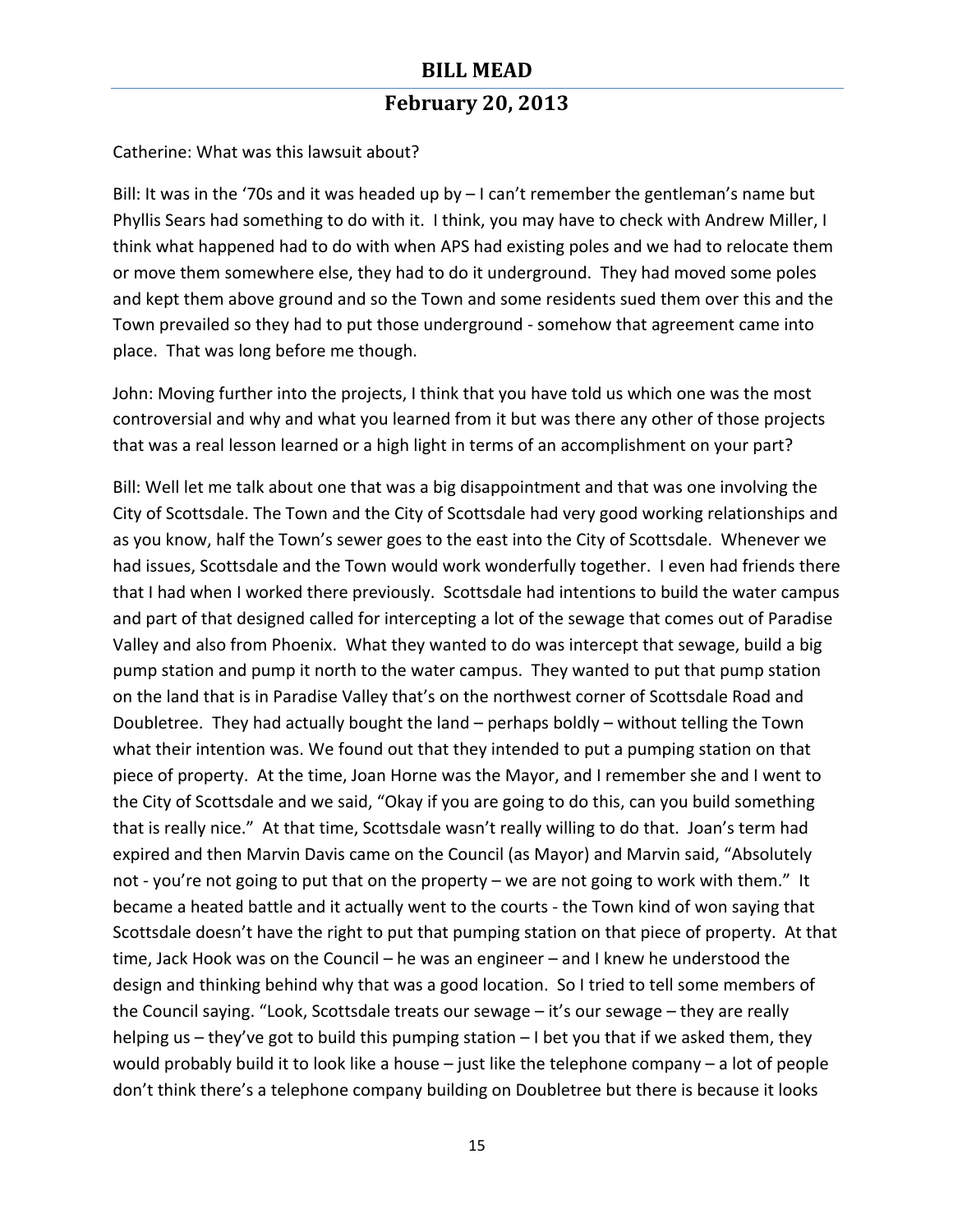# **February 20, 2013**

like a house and people don't notice it." Scottsdale was willing to do that but Marvin and his crews weren't having anything to do with it. Since we won the right to deny Scottsdale to build on that property, they had to find another location that was able to do what they needed. If you know where Gainey Ranch Village is located -is - they built a big pumping station behind Guardunio's which cost them millions of dollars more to do because they had to bring the pipes all the way over to that point  $-$  they had to build right on property owned by that shopping center which cost them a lot of money to purchase. Then they had to build that pipe going out and up Scottsdale Road - so that actually cost them several millions of dollars more to build there. They were pretty upset. They sent us a letter saying, "You've got a year, after that, we're not going to treat your sewage - you'll have to go elsewhere."

Catherine: The pumping station that is on the golf course and Doubletree behind the house where Horseshoe butts up to Doubletree  $-$  is that part of the sewage system?

Bill: That's a pumping station for the irrigation of the golf course. That is going to get beautified with the improvements on the golf course.

John: Was the Scottsdale sewer plant the most controversial thing that you worked on or do you go back to the Doubletree Ranch Project?

Bill: Doubletree was but certainly the Scottsdale issue was the second most. It caused a lot of hard feelings between Scottsdale staff and the Town. It took really quite a few years to go back to the way we used to be.

Catherine: And now the two Towns have a good working relationship?

Bill: We do  $-1$  just hope that can be preserved

Catherine: And that brings me to that building going up on Scottsdale Road and Lincoln across from AJ's – the three story apartment – or whatever it is – did the Town say anything about it – like go underground – instead of up? Is it only going three stories?

Bill: Yes - a three story condominiums - we had our input in it. We told them we'd prefer not to see that there but they had the zoning in place. The owner bought the property with that zoning and he has a right to build. If Scottsdale took that away, he could sue them and probably win. I think Scottsdale's hands were tied on that. I wasn't involved in that but I know the Planning Department was and there was correspondence back and forth. That was a sore point with our Council and it's unfortunate. To the north of that  $-$  the Palmeraie project  $$ that's going to be 40 feet  $-$  and I even heard 48 feet tall.

Catherine: How tall is this - three story?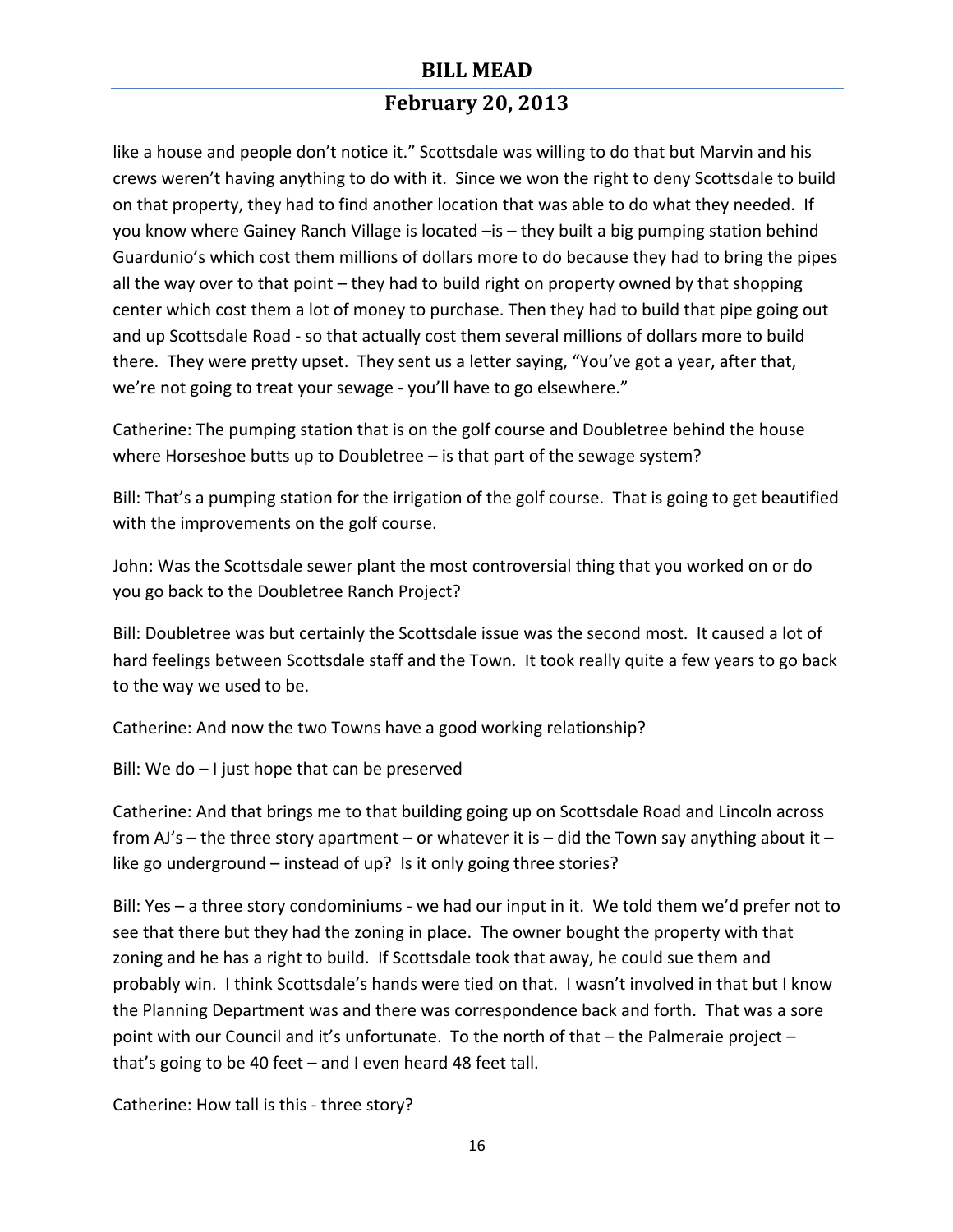Bill: 36 feet

John: Other than the undergrounding which was a series of many projects rather than just one  $-$  what took the longest  $-$  from the first idea to the completion?

Bill: One project that's kind of dear to me is the Berneil Channel. There are some issues with that one where the Channel won't hold or contain the 100 year event. In fact, we've had, in my 25 years here, two events where it rained hard and that Channel actually overflowed and homes did flood. We put in some flood walls along there to temporarily contain the water which have worked. Probably going back to about 2006 and 2007, the Town was working with Flood Control to establish some improvements on that Channel and right about then we even hired an engineer to do preliminary design and cost estimates. We had the public hearings with the residents. They liked what we were proposing. We would have the hardship of taking out that bridge that's on Doubletree – closing Doubletree for a period of maybe 2  $\frac{1}{2}$  months completely closing it to rebuild that bridge. People were all for it because they wanted to get rid of the flooding. But around 2008, the Town Manager said our revenues were starting to go  $down -$  we see a trend  $-$  so that project was temporarily put on hold. It's still on hold right now. Flood Control recognizes that's a very worthwhile project that they're willing to fund but it involves the City of Phoenix, Scottsdale and the Town of Paradise Valley. That's a good project. It's been around for a long time. I've tried to push that one - Council is interested. It's just a very costly one and we've got to get help from Scottsdale and the Flood Control.

Catherine: Is one of things that you're talking about doing is to make it an earthen channel or would they leave it cement?

Bill: We had several scenarios  $-$  one was a grass lined channel but the Town would have to maintain that and it would be a big maintenance burden – having to mow it and fertilize it and very expensive to water. The Council kind of dismissed that. We looked at a soil / cement type scenario where we would have beautified edges sloping down. We looked at concrete sides. We never settled on what we were going to put in there but I know that some of the residents became involved and they wanted to see some more treatments that they could look at to see what it is they want to do out there. That will be a very worthwhile and expensive project that will really help a great number of people.

John: Another one that I recall was a long, long time from conception to execution but did get done was the McDonald / Tatum curve. When I came here, I found an old plan - that I got from you - that was 20 years old - to change that end of the curve we have today. I don't remember when it got done but that had a lot of controversy and other things involved with it. What can you tell us about the history of that project?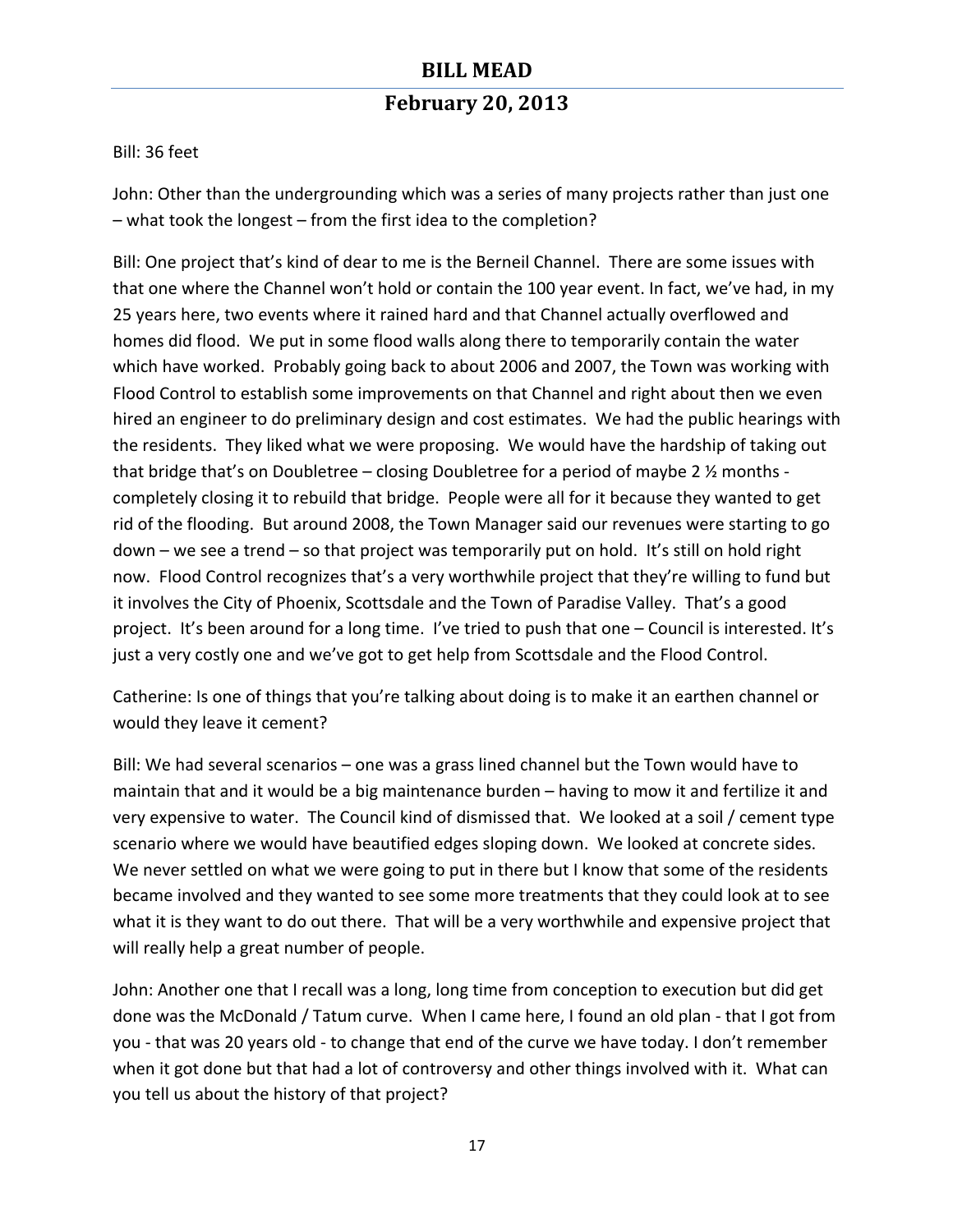# **February 20, 2013**

Bill: That was a project that was identified when that subdivision was actually built back in the 70s. It showed the right-of-way going right along where that wall is today. The residents bought those homes knowing where the future roadway was planned to go. They had to know because when they bought the house, they got the deed and it showed the right-of-way -and that one day that road could possibly be a lot closer to their homes. When that day came, and we met with them they said, "Nope – we're not going to do that." I told them we have the right-of-way and that's what we are proposing. It got to the Council level and we had meetings back and forth. It was controversial because they didn't want to see the traffic that close because the perceived noise and pollution. That was another one that Ed Lowry as the Mayor was able to work through and appease the residents. We had a lot of tradeoffs. One of the things was we built a larger wall – taller than the Town code really allows. We landscaped it we even landscaped behind that - next to their area - so now they have kind of a little open space area that they can enjoy. They don't really hear the noise that much because we put up a sound wall that was very expensive but we did it, we paid for it. That's a project that I think turned out pretty nice. It looks good.

John: It is a lot safer. That "T" intersection was getting 3 or 4 or 5 serious "T-bone" collisions a month.

John: What project do you think is the most likely to be remembered as a "project" 100 years from now?

Bill: Doubletree - I'd say because it was very controversial. It was the biggest project that I had worked on. In terms of cost, the undergrounding improvements cost far more than Doubletree, but the road improvements and flood control on Doubletree was possibly the most controversial. It took almost 3 years from inception to the time we got it approved and 40 some odd meetings. Remember John we'd sit there and we'd have all these public meetings they would go on forever. I felt so sorry for the Council, Ed Lowry's Council - because they had to listen to all of this. It was tough on them, the Staff and also the residents – but you know what one thing I can tell you is that after it got done, people who were against it told me "I was against it, I was wrong  $-1$ 'm glad it got built because I like it the way it is  $-$  it's wonderful."

John: You've talked about some of the memorable people, memorable experiences that you had as the Town Engineer, is there anyone else that sticks out in your mind as someone that, as long as you live, you'll remember over your dealings with them?

Bill: I'll remember a lot of people. I'll never forget Liz Clendenin! She's been an opponent of mine for many years. But what I've noticed is, remembering that I came from Largo, Florida  $$ we had a different class of people that lived there – people that were not as well educated and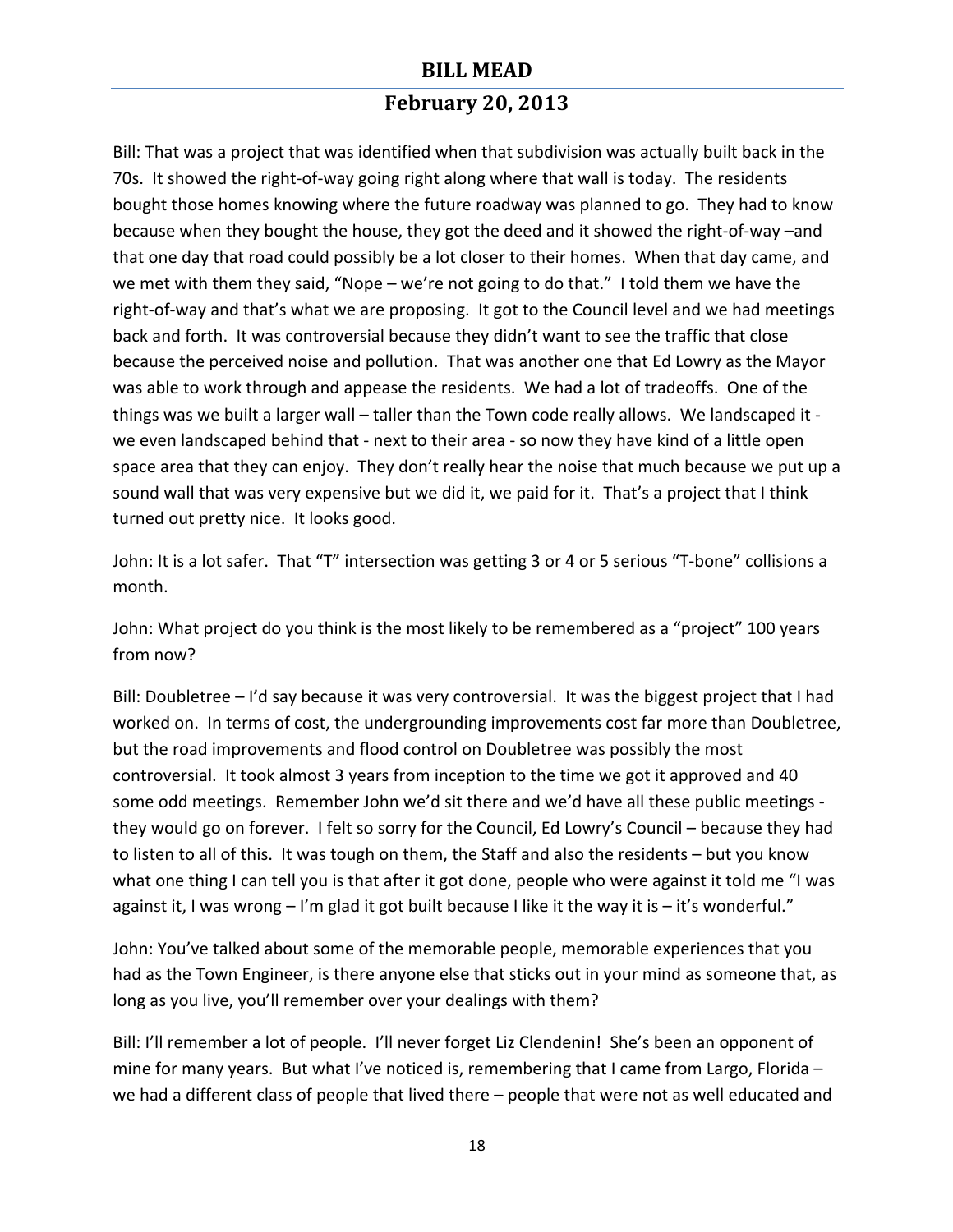## **February 20, 2013**

as intelligent as people in Paradise Valley. I worked in Scottsdale and worked in a lot of neighborhoods where we had to put in shopping centers or developments that people may not like, but they were a couple notches higher than Largo residents. Paradise Valley, boy that's the cream of the crop, people that live here are intelligent. They're, for the most part, pretty well mannered. They know their rights. I've come to realize that people that you know are very wealthy and they know they're wealthy  $-$  are the nicest people. The people who act or think they're wealthy and maybe nouveau riche or they put on a show, those are the people that are hard to deal with and aren't too likeable. Overall, the people here in the Town have really been a pleasure to deal with and work with – gosh I know so many of them that I'll never forget them. People here are just a higher-class people. It's always been a pleasure to work with the folks that live in this Town. I've never been in a place like this one – very classy people.

John: Other than the Berneil Wash project, which is still on hold and the remaining undergrounding, are there any other projects that you wished had been completed while you were the Town Engineer?

Bill: Yes  $-$  you probably know this one  $-$  when we negotiated an agreement with the City of Phoenix for fire protection, in that agreement was that we would upgrade our police radios and have our system be compatible with theirs. We started doing that maybe 3 or 4 years ago but that was cut out of the budget because of funding issues. But the last 6 months that I was here with the Town, we started aggressively looking for potential sites. Motorola, as you probably know, looked all over the Town and couldn't find any sites that were really "the site" that fit the need. Sitting with the Motorola folks and other people with the City of Phoenix, and Scottsdale and a consortium of folks that are on that same radio system, they indicated the type of area that we needed. So we went out to Highland Drive where all those radio and cell towers are on the Clearwater Hills property. We are looking at that location since we own the right-of-way. I was working with the owners of the property to obtain a site when I retired. Now Jim Shanno has that. That would have been a great project that I would have liked to work on and finish up. John Lewis is the owner of the property where we wanted to put the antenna. Currently, the Town is working with the neighborhood to obtain a location suitable for all those involved.

John: The Town Hall Complex changed tremendously during your watch. As the Town Engineer, are there any peculiar things you would like to have recorded in this interview about the Municipal Complex?

Bill: Well John, you probably weren't here before any improvements were put in. The Police Building used to be over there where the court room was.

John: That was my office.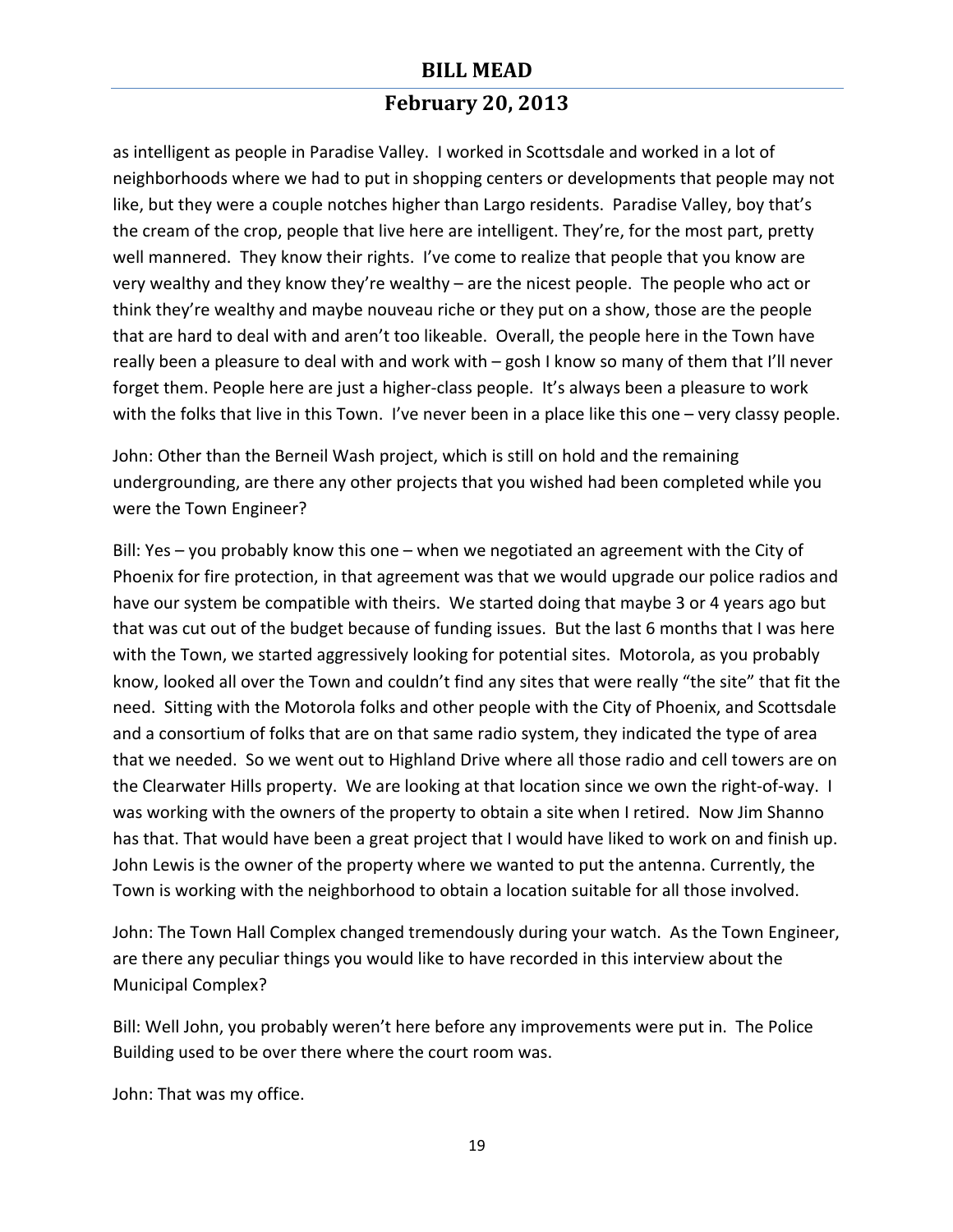## **February 20, 2013**

Bill: We had a Public Works Building that was just old and decrepit. We didn't have any storage or anything. The Town hired an architect to come up with a concept design and we worked that through and got it approved by the Council. As you recall, the Police Building was started by an architect who was later replaced. There were some issues with the design that the architect didn't want to change so the Town had another architect finish that one up. Things got built. I think that the campus today is much better than it was. I think it looks pretty nice. It's pretty well maintained. I think you had a lot of control over the Police Building but, you should have had a lot bigger office.

John: Well when they interview me, I'll tell you why the office, the Chief's office, was so small – because his office was smaller than the Town Manager and he was not going to let the Police Chief have a corner office that was as large as his. So we built an 8 foot closet so it would no longer be a corner office and that 8 foot closet, which nobody really wanted, made the Chief's office smaller than the Mayors.

Bill: It shouldn't have been like that. You should have had more room to be able to have people in your office. But by and large, everything got built although far above budget.

John: Well our time is up. We tried to do it in an hour but let me just close on my side, then Catherine can pick it up from there. What else would you like to say on the record for this oral history of the Town of Paradise Valley and your 25 years of service?

Bill: Well I just feel very thankful that I found a nice home to come to and work. The people that I have worked with over the years, I think have really been top notch people. They work hard here. People, for the most part, are pretty dedicated and they put in the time to get the job done. The people are great here in the Town. One thing I have always admired the Town for is that they have been very cost conscious over the years. They very wisely spend the dollar. They've always kept a minimal where everybody has to work hard to get the job done. I've worked at places that – like when I was in Largo, my mornings consisted of going to work at 9 o'clock and my boss would walk me over across the street to MacDonald's and we'd sit there and have breakfast and read the paper for an hour before we went back. That was typical southern type of work. You don't find that here. You put in an honest day's work for an honest day's wage. I think, as far as I can see, Paradise Valley is one of the few communities that really gets a bang for their dollar with their Staff. They have good people here. And of course the people living in the Town have made this job really a nice and enjoyable place to work. I've always enjoyed it here. There's a couple of times when it's been hard – the Doubletree controversy and stuff- but by and large, I'm just very thankful that I've been able to work here for 25 years and I survived - you know I'm the  $6<sup>th</sup>$  Engineer in 3 years – I was worried there for a